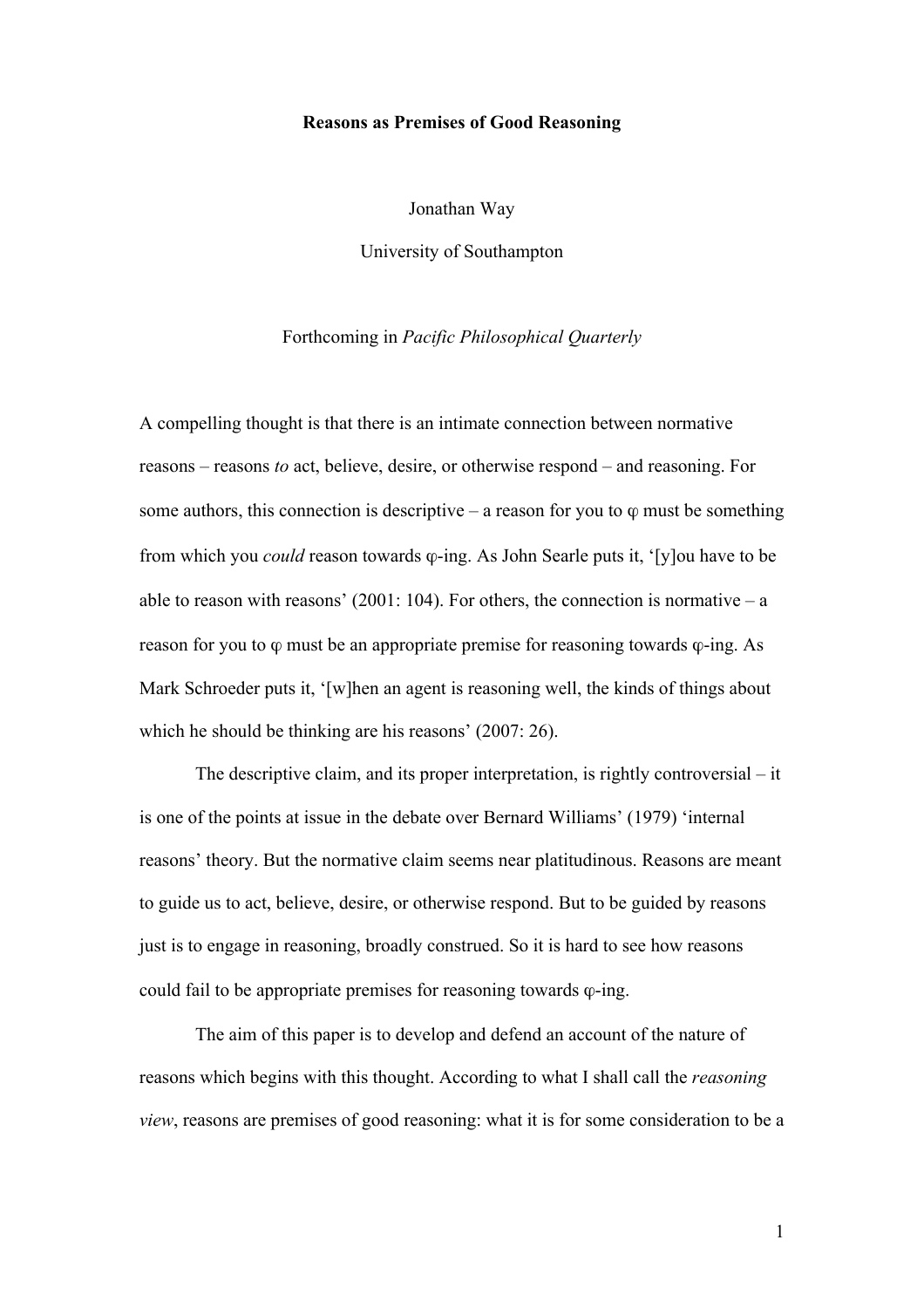reason to  $\varphi$  is for it to be a premise of good reasoning towards  $\varphi$ -ing.<sup>1</sup> I explain and motivate this view in sections one and two. In section three, I introduce a problem that views of this sort face accommodating outweighed reasons and argue that the standard solution to this problem is unsuccessful. Sections four and five develop and defend an alternative solution, which draws on the idea that good patterns of reasoning can be defeasible. Section six concludes by drawing out some implications of the resulting view for the debate over pragmatic reasons and for one influential form of reductionism about the normative.

### **1. The Reasoning View**

The aim of this section is to explain how I shall understand the claim that reasons are premises of good reasoning. I begin with the notion of reasoning.

Reasoning is often, and naturally, understood narrowly – restricted, perhaps, to conscious processes, or ones undertaken intentionally, or which involve some kind of calculation. Under any of these restrictions, I may engage in reasoning when I calculate a tip in a restaurant, or try to figure out how to organise my day, but not when I unreflectively form the intention to turn right upon seeing the sign, or realise with a start that it is my brother's birthday on reading the calendar. However, it is also possible to understand reasoning in a broader way, under which these latter transitions do count as reasoning. In the most general sense, any psychological process by which we come to form, revise, or sustain an attitude for a reason – because of or in light of some consideration – counts as reasoning. In the examples above, I intend to turn right because that is the way home, and believe that today is my brother's birthday

<sup>&</sup>lt;sup>1</sup> For other authors who have been attracted to this sort of approach, see, for example, Gibbons (2010), Hieronymi (2005), Raz (1978), Setiya (2007, 2014), and, perhaps, Williams (1979).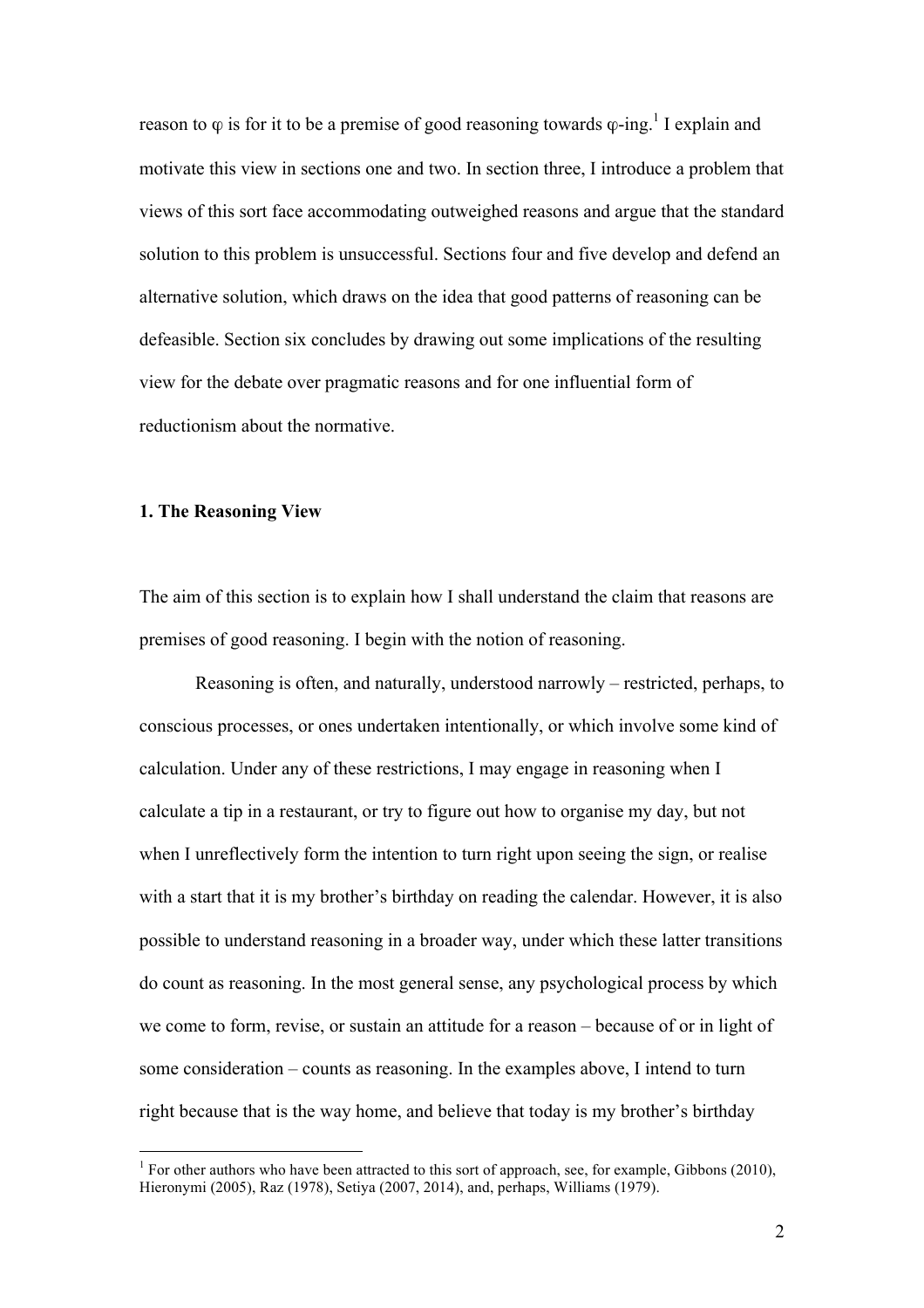because today is the  $19<sup>th</sup>$ . I therefore count as reasoning in this broader sense. Note also that in this sense, we need not be puzzled by the Aristotelian claim that the conclusion of practical reasoning is an action. It is not controversial that actions can be done for reasons.

If reasoning is understood in this broad way, then to say that reasons are premises of good reasoning is to say that a reason is a suitable thing to have as one's reason – as the consideration in light of which one acts, believes, desires, or otherwise responds. This claim has the air of circularity. But the apparent problem here results from the ambiguity of 'reason'. To disambiguate: the claim of the reasoning view is that a *normative* reason is a suitable thing to have as one's *motivating* reason – as the consideration in light of which one responds. This claim is circular only if the property of being that in light of which one responds must be understood in terms of the property of being a reason *to* respond. But we need not accept this. It is possible, indeed common, to act or believe in light of a consideration which is not a normative reason. Nor need you believe that a consideration is a normative reason in order to respond in light of it. $^{2}$ 

Reasoning falls into patterns. Some of these patterns, such as those which constitute affirming the consequent, or the gambler's fallacy, are examples of bad or mistaken reasoning. Others are examples of correct or, as I shall say, good reasoning. We can represent two relatively uncontroversial examples of good reasoning as follows:

Belief that *p*, Belief that if *p* then  $q \Rightarrow$  Belief that *q* 

 $<sup>2</sup>$  While these claims would be accepted by many philosophers, they are nonetheless controversial. As it</sup> would take us too far afield to defend them, they must here be treated as assumptions. I plan to discuss these issues elsewhere.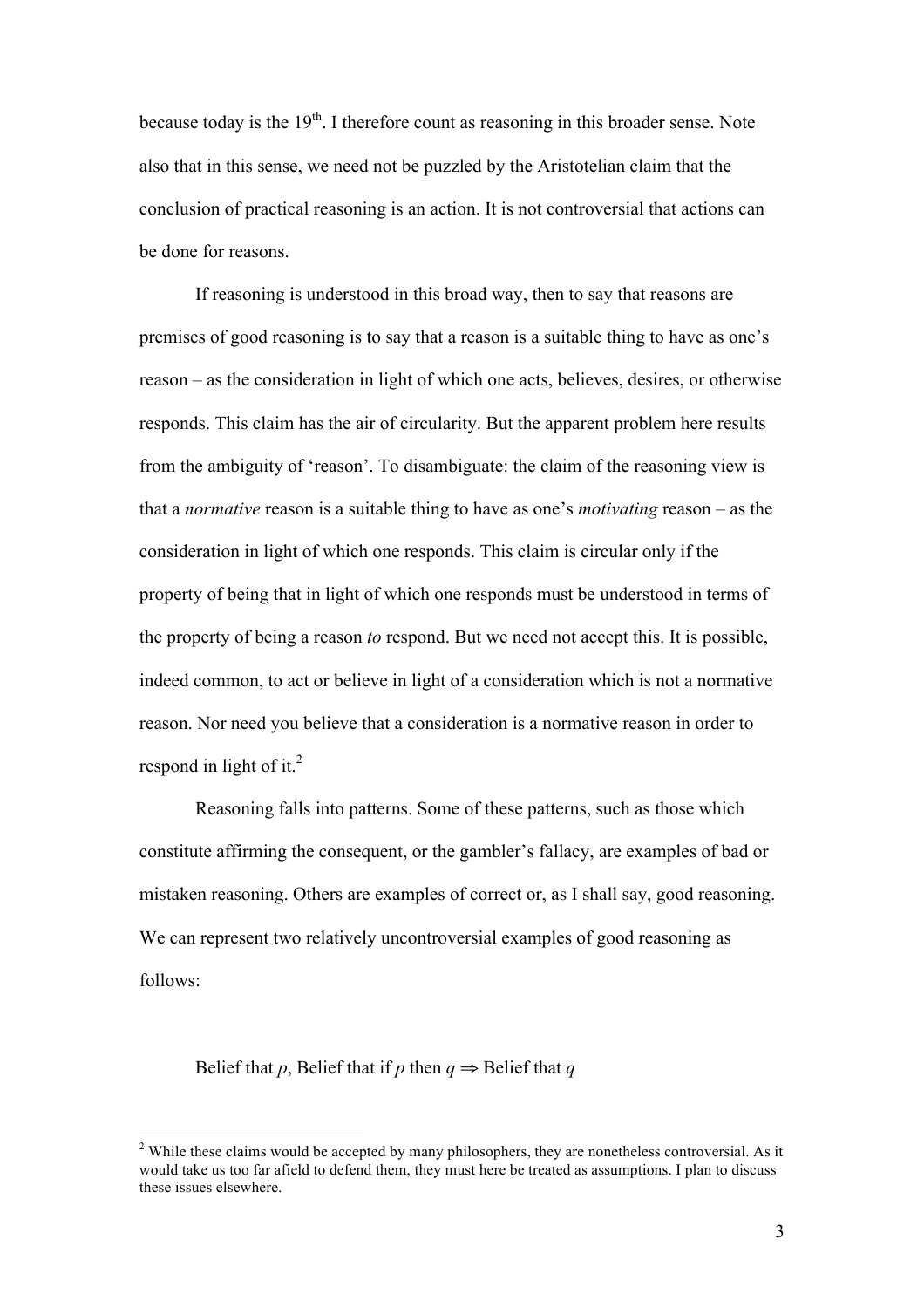Intention to  $\varphi$ , Belief that  $\psi$  -ing is the only way to  $\varphi \Rightarrow$  Intention to  $\psi$ 

We can read these claims as saying that it is good reasoning to move from the states mentioned on the left-hand side of the arrow to the state on the right-hand side. When this is true this move is a *good pattern of reasoning*. The states on the left-hand side of such a claim are the *premise-responses* of that pattern; the state on the right-hand side is the *conclusion-response*. The contents of the beliefs among the premiseresponses are the *premises* of that pattern – they are the considerations in light of which an agent acts, believes, or otherwise responds.

On the view to be developed here, it is a necessary condition of a consideration's being a reason for an agent to φ that there is a good pattern of reasoning from a set of psychological states, including belief in that consideration, to φ-ing. This is not, however, a sufficient condition. To start with, patterns of good reasoning are abstract structures. To give an account of what it is for a consideration to be a reason *for an agent*, we must relate the pattern of reasoning which corresponds to that consideration to that agent's psychology. The simplest way to do this would be to require that the agent has the premise-states of that pattern. However, this approach would commit us to the controversial claim that a consideration can be a reason for an agent only if that agent believes that consideration to obtain. To avoid this implication, we can require instead that the agent has any non-doxastic states among the premise-states of the relevant pattern. On this approach, the second of the patterns above corresponds to a reason for you to ψ only if you intend to φ. But it is not required that you believe that  $\psi$ -ing is the only way to  $\varphi$  (cf. Setiya 2007: 11-13).

However, even if an agent does have the premise-states of a good pattern of reasoning which concludes in φ-ing, it does not follow that there is a reason for that

4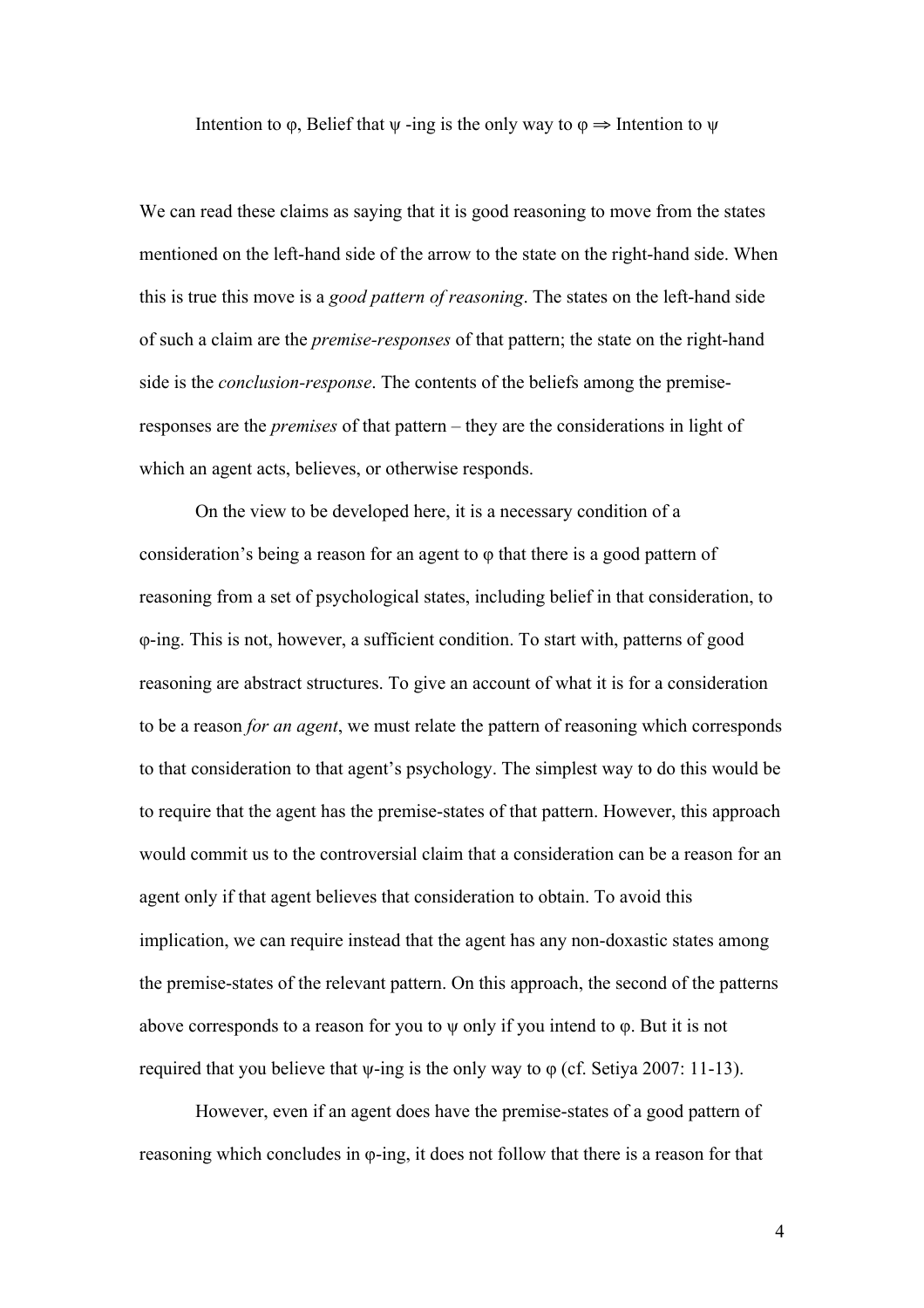agent to φ. To say that there is a good pattern of reasoning from a set of psychological states to some response is to say something about the *transition* from those states to that response. If the starting points are bad, good reasoning need not lead you to do what there is reason to do. The clearest examples here involve reasoning which turns on false belief. Consider Bernard Williams' famous character who decides to mix petrol with tonic, because he believes the petrol to be gin (1979: 102). Though this character reasons impeccably, he decides to drink in light of a consideration which is not a reason to do so. (More precisely, it is not an *objective* reason to do – I say more about this below). To develop our necessary condition into a sufficient condition, we thus need to add some constraints on the psychological states involved in an agent's reasoning.

The simplest move here would be to require that the beliefs involved in an agent's reasoning are true (Setiya 2007: 12). However, we might think that further constraints are also needed. For example, we might think that good reasoning from intentions to do what you ought not to do, or desires for bad outcomes, can also lead us to do what there is no reason to do, even if such reasoning involves no false beliefs.<sup>3</sup> If so, then we should suggest a more general constraint: all of the attitudes involved in the agent's reasoning must be correct. On the assumption that beliefs are correct only if true, this more general constraint subsumes the initial one.

Putting these points together, we can state the view to be defended in this paper as follows:

<sup>&</sup>lt;sup>3</sup> For the claim that we lack reason to do what would satisfy desires that we ought not to have, see, e.g. Raz 1999 and Dancy 2000.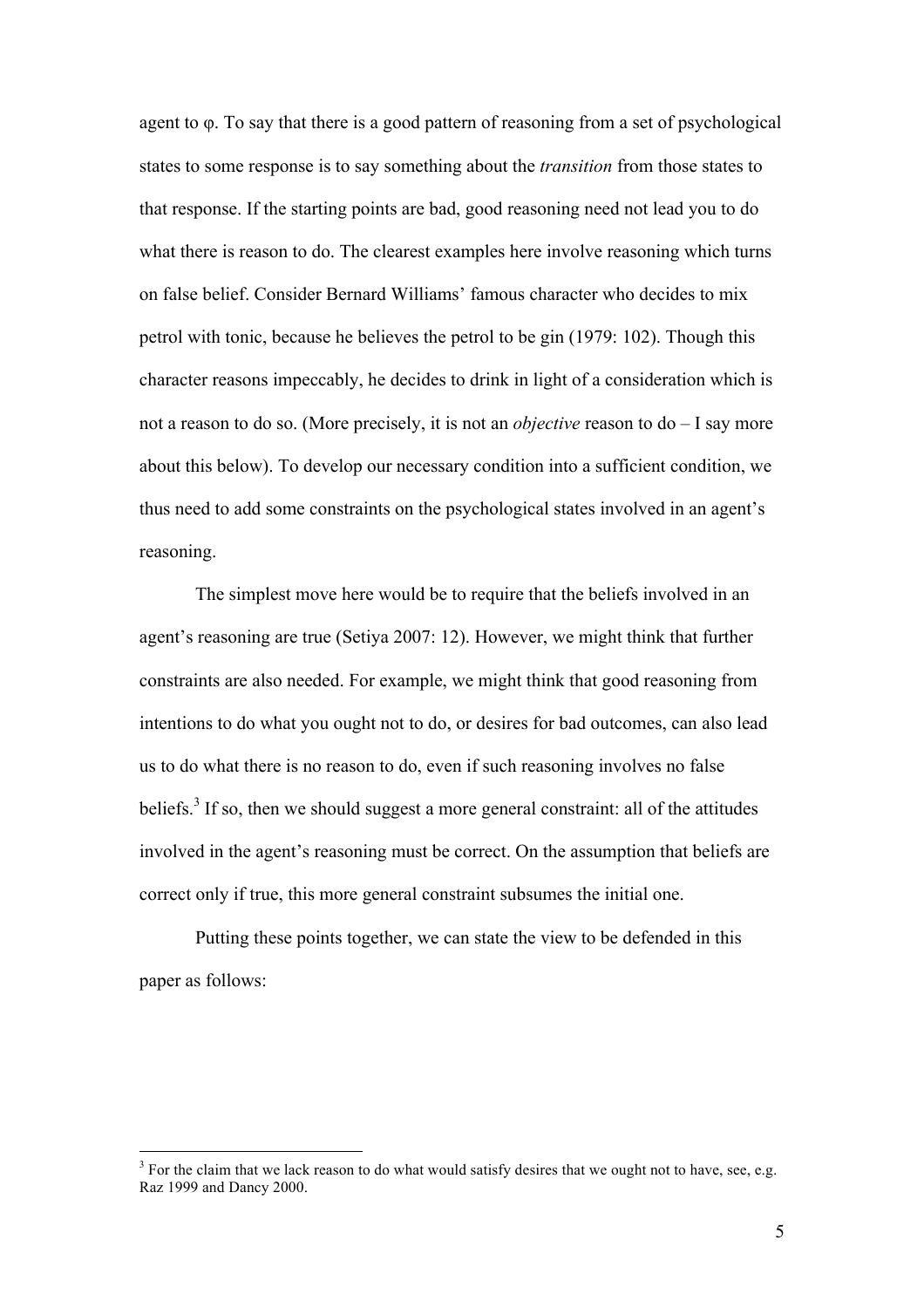(R1) For the fact that *p* to be a reason for S to  $\varphi$  is for there to be a good pattern of reasoning from the belief that *p*, perhaps together with other correct attitudes which S has, to φ-ing.

Two further clarifications are necessary. First, as anticipated above, R1 concerns *objective* reasons. Objective reasons are facts that support actions or other responses. R1 does not concern *subjective* reasons – believed considerations which bear on the rationality of some response. While it should be possible to extend the reasoning view to subjective reasons, this is a task for another time.<sup>4</sup>

Second, R1 is intended as a *constitutive account* of reasons – an account of what it is for some consideration to be a normative reason.<sup>5</sup> As such, it takes the correctness of attitudes and the goodness of reasoning to be prior to reasons. One kind of question this raises is how the correctness of attitudes and the goodness of reasoning are related to each other. There are various options here; this paper is neutral on them.<sup>6</sup> But the view is committed to rejecting the suggestion, due to Schroeder (2007: 133-4), that the correctness of a response is just a matter of there being sufficient reason for that response. While I cannot engage with this view in detail, let me note that it is at least not obvious that correctness should be understood in terms of reasons. For instance, it is highly plausible that beliefs are correct just when true but it is not at all clear that there is sufficient reason to believe just what is true. More generally, the best way to assess the claim that correctness might be prior

<sup>&</sup>lt;sup>4</sup> For more on the distinction between objective and subjective reasons, see, e.g. Parfit 2011a,

Schroeder 2008, Sylvan forthcoming, Vogelstein 2012, Way 2012, Whiting 2014.<br><sup>5</sup> For discussion of the notion of a constitutive account see, e.g. Fine 1994; Rosen 2009: 122-6; Schroeder 2007: 61-72: and Wedgwood 2007: 136-

 $<sup>6</sup>$  For instance, one might try to understand the goodness of reasoning in terms of the correctness of</sup> attitudes. See McHugh and Way ms for exploration of this option.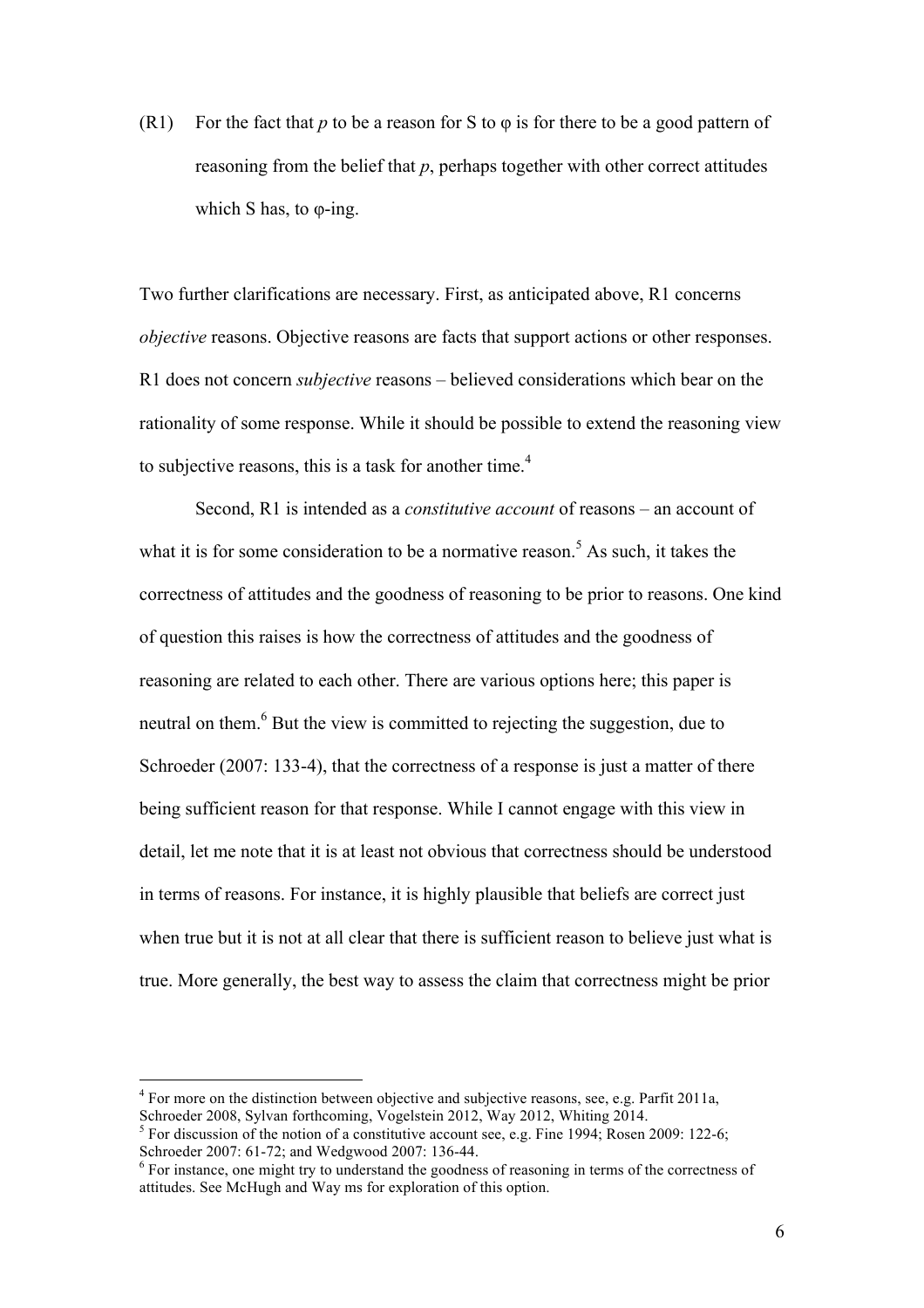to reasons is to develop and assess accounts of reasons in terms of correctness. This is the task I undertake in this paper.<sup>7</sup>

#### **2. The Attractions of the Reasoning View**

I take the reasoning view, as developed along these lines, to have three central attractions. The first central attraction is that the view promises a unified account of normative reasons – an account which applies to reasons to act, believe, desire, and so forth. Just as there are good patterns of reasoning which conclude in action, there are good patterns of reasoning which conclude in belief, desire, intention, and many other kinds of response. The reasoning view can thus say that reasons for action, belief, and desire correspond to each of these different forms of reasoning – reasons to act are premises of good reasoning which concludes in action, reasons to believe are premises of good reasoning which concludes in belief, and so on.

A unified theory of this sort is something we should want.<sup>8</sup> Reasons to act, believe, and desire show many similarities. For instance, in each case, we see a structure in which there are a variety of considerations counting for or against a response, which come together to determine whether you ought to make that response. In each case, reasons, when known about, bear on whether it is rational or reasonable to make a response, and on whether an agent should be praised or blamed for the responses they make. There are further similarities too. For instance, parallel issues arise in each domain. To give two examples: in each domain, we can ask whether your reasons depend only on the facts of your situation or also on your epistemic

 $<sup>7</sup>$  For others who take correctness to be prior to reasons, see Chappell 2012, Danielsson and Olson 2007</sup> and Thomson 2008. For the claim that correctness is the only basic normative property, see Brentano 1889/2009, McHugh and Way ms.<br><sup>8</sup> Cf. Gibbons 2010, Kearns and Star (2009, esp. 219-22), Schroeder (2007: 113, n.16, 2008: 70), Finlay

<sup>2006.</sup>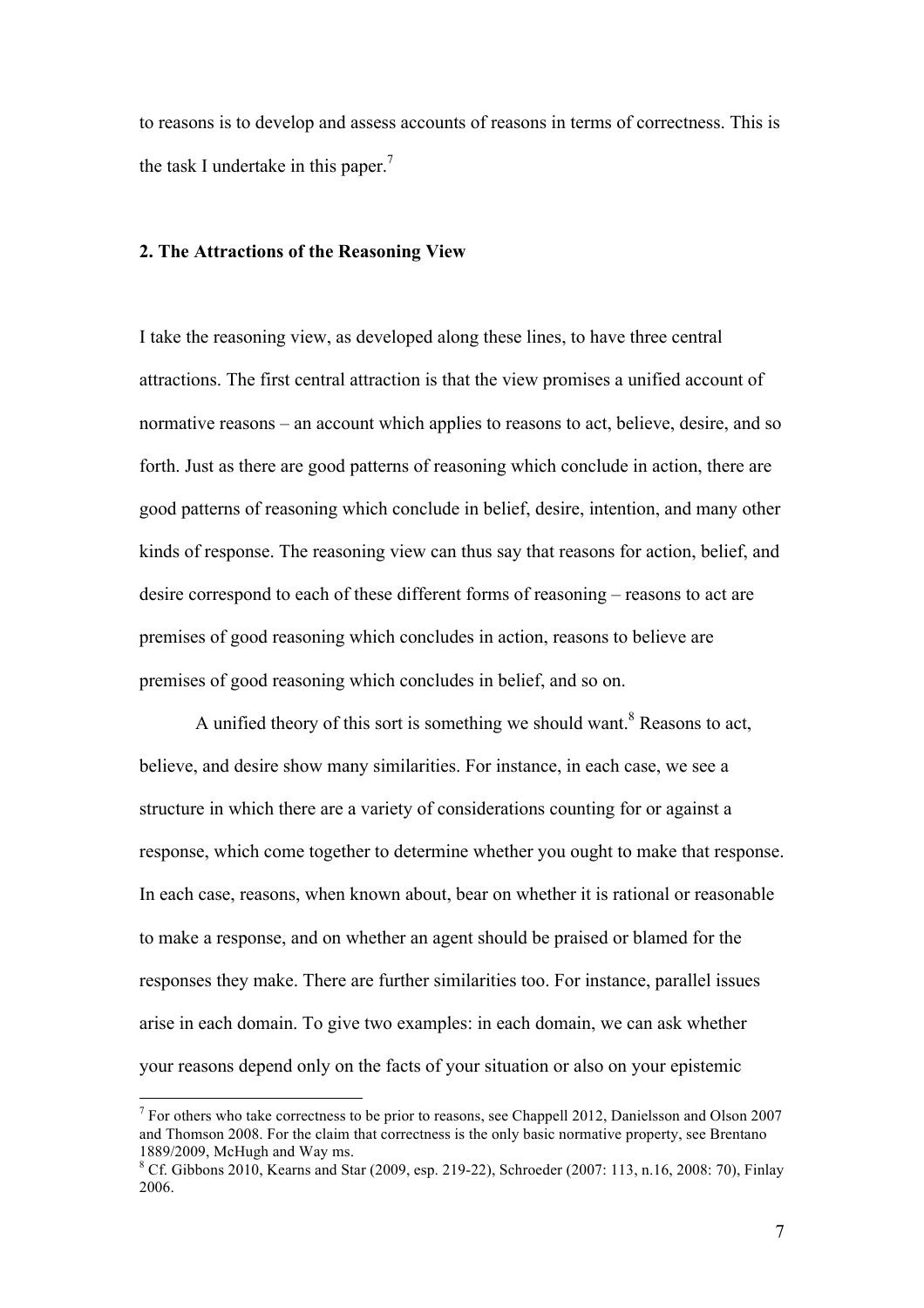position, and we can ask about whether reasons have to conform to principles. What's more it is plausible – at least as a default presumption – that we should expect the same answers in each case  $9$ 

All of these points are naturally explained by the supposition that reasons to act, believe, and desire have something important in common – that considerations which are reasons to act, believe, or desire stand in the *same relation* to different responses. I take the aim of a constitutive account of reasons to be to say what it is that reasons to act, believe, and desire have in common – to reveal the nature of this relation. A constitutive account of reasons should thus allow that the reason-relation can have each of these different responses as one of its relata, and it should have broadly plausible results when applied to these different responses. The reasoning view gives us a way to do this.

At the same time, the reasoning view is compatible with very different *substantive* accounts of reasons. Whereas constitutive accounts tell us about the nature of the reason-relation, substantive accounts tell us what considerations stand in this relation – they tell us which considerations are reasons for action, belief, and other responses. The reasoning view allows for very different substantive accounts of reasons because good reasoning towards action may be very different from good reasoning towards belief, or other responses. For instance, it might be good reasoning to move from the utility of φ-ing to φ-ing but not good reasoning to move from the utility of believing  $p$  to believing  $p$ . If so, the reasoning view will tell us that utility provides reasons for action but not belief. So while the reasoning view offers unity at one level, it is quite compatible with diversity at another level.

 <sup>9</sup> I say more about this with respect to the question about principles in Way 2013a and with respect to the question about epistemic positions in Way 2013b.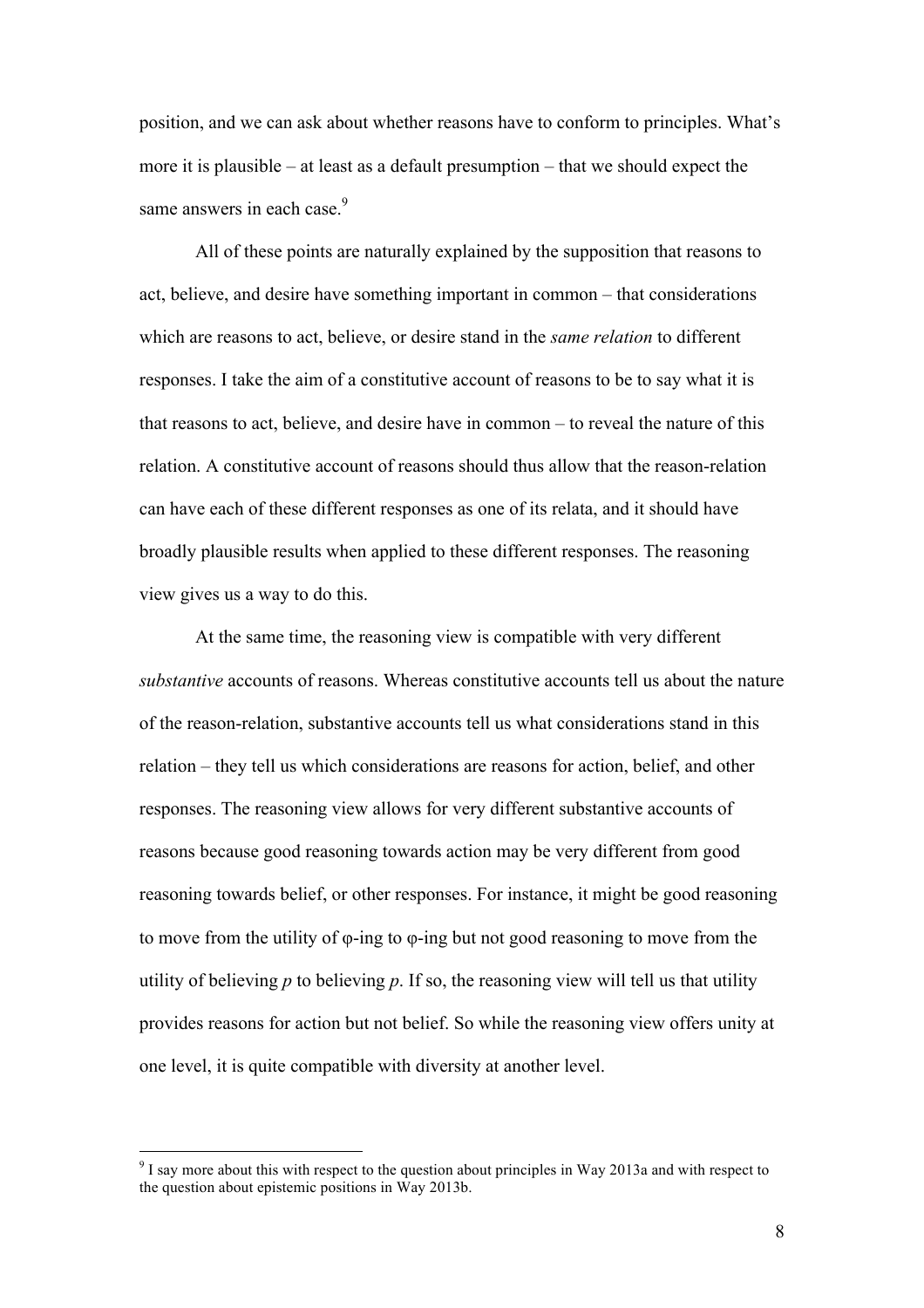The second central attraction of the reasoning view is that it captures with ease the very plausible thought with which we began – that reasons to  $\varphi$  must be appropriate premises of reasoning towards φ-ing. On the reasoning view, this thought is a simple consequence of the nature of reasons.

It is instructive here to contrast the reasoning view with an alternative. Consider the 'primitivist' view of Jonathan Dancy (2004), Derek Parfit (2011a, b), and T.M. Scanlon (1998), on which reasons to  $\varphi$  are simply considerations which count in favour of  $\varphi$ -ing. The prima facie problem for this view is that not all considerations which count in favour of some response seem to be suitable premises for reasoning towards that response. Consider so-called *pragmatic* or 'wrong kind' reasons: that believing in God would make you happy, or that intending to drink an unpleasant but otherwise harmless toxin will earn you \$1m. Since the prospect of happiness clearly counts in favour of believing that God exists, and the \$1m prize clearly counts in favour of intending to drink the toxin, the primitivist should count these considerations as reasons to believe that God exists and to intend to drink the toxin.10 But it is equally clear that these considerations are not appropriate premises of reasoning to the belief that God exists or to the intention to drink the toxin. The transitions of thought you would express to yourself by saying 'believing that God exists would make me happy, so, God exists' or 'intending to drink the toxin would make me rich, so, I shall drink the toxin' are bad pieces of reasoning, if they count as reasoning at all. The primitivist view is thus in prima facie tension with the plausible thought that reasons to φ must be appropriate premises of reasoning towards φ-ing. By contrast, the reasoning view supports and explains this claim.

 $10$  See Hieronymi 2005: 442-3 for this point and discussion of such examples in a related context. The second example is, of course, due to Kavka 1983.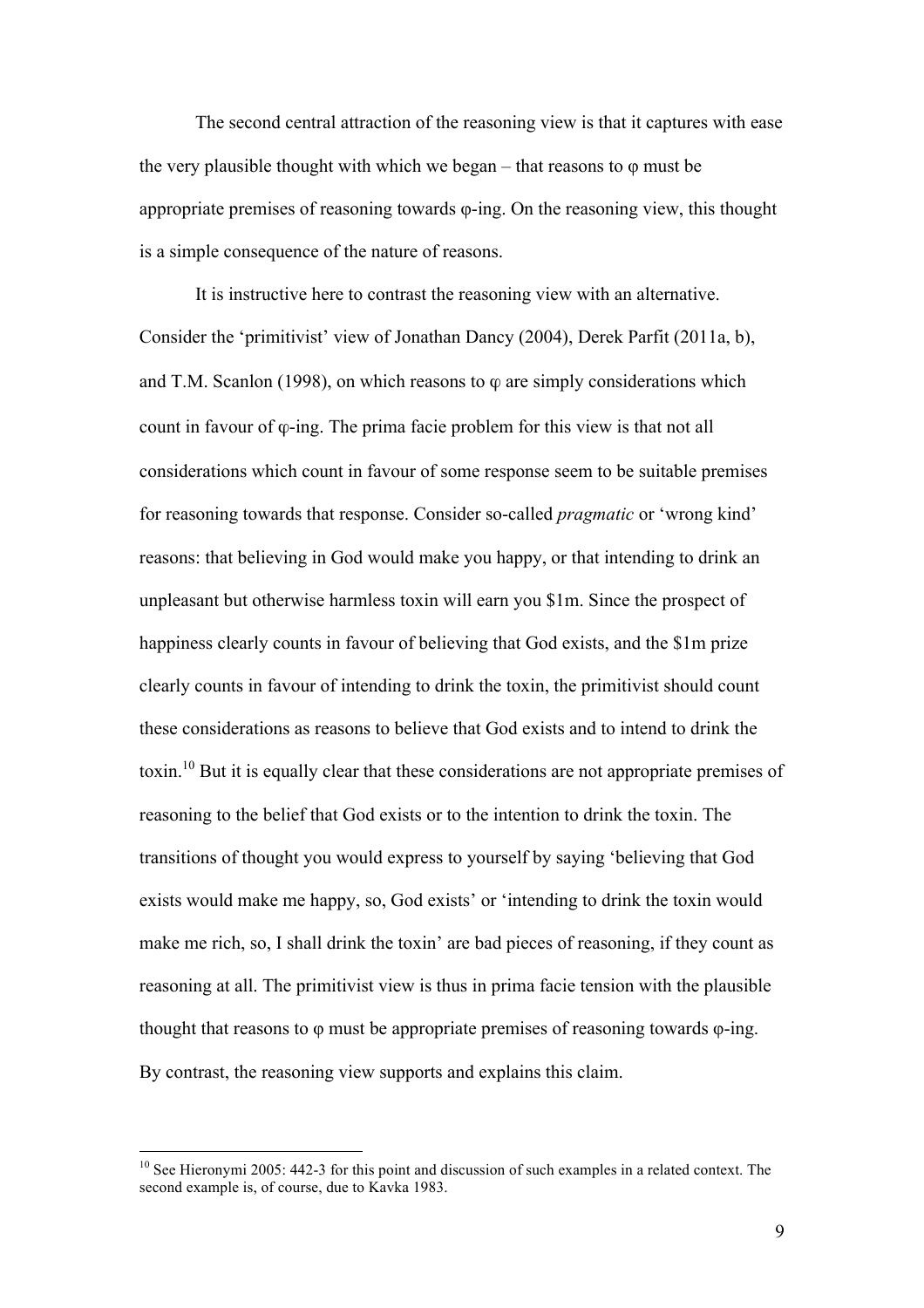The third central attraction of the reasoning view is that it offers a simple explanation of a notable *restriction* on reasons. While there are normative reasons for action, belief, and desire, there are no normative reasons for perceptual experiences, or for your hair to be turquoise, or for you to be a little bit taller (cf. Scanlon 1998: 20). More generally, there are normative reasons only for things which can be done or had for reasons. This fact is a straightforward consequence of the reasoning view. For while actions, beliefs, and desires can be conclusions of reasoning, in our broad sense, perceptual experiences, the colour of your hair, and your height, cannot.

Again, it is useful here to contrast the reasoning view with a rival. According to *value-based views*, reasons are considerations which make a response *good* in some way.<sup>11</sup> This view offers no simple explanation of the restriction on reasons (cf. Gibbons 2010: 346-7). For after all, it might well be good to be a little bit taller, or to have turquoise hair, or to have certain perceptual experiences. In order to avoid the implication that there can be reasons for these things, the value-based view must thus be restricted in some way. But it is hard to see how to restrict the view in a principled way. It is not enough, for instance, to say that reasons are considerations which make some causally possible response good, since perceptual experiences and the rest of it can also be causally possible. The value-based view is thus left saying that reasons are considerations which make states or events which can be had or done for reasons good. But this is to stipulate that only things which can be had or done for reasons are subject to reasons, rather than explain why this restriction applies. The reasoning view thus illuminates a fact about normative reasons which the value-based view does not.

 $11$  Value-based views are most familiar as a view of reasons to act. See, for example, Raz (1999: 23): 'reasons are facts in virtue of which…actions would be good in some respect, and to some degree'. For a more general defence see Finlay 2006. Note that value-based views are also in tension with our starting idea that reasons must be appropriate premises of reasoning, since 'wrong kind' considerations clearly make attitudes good.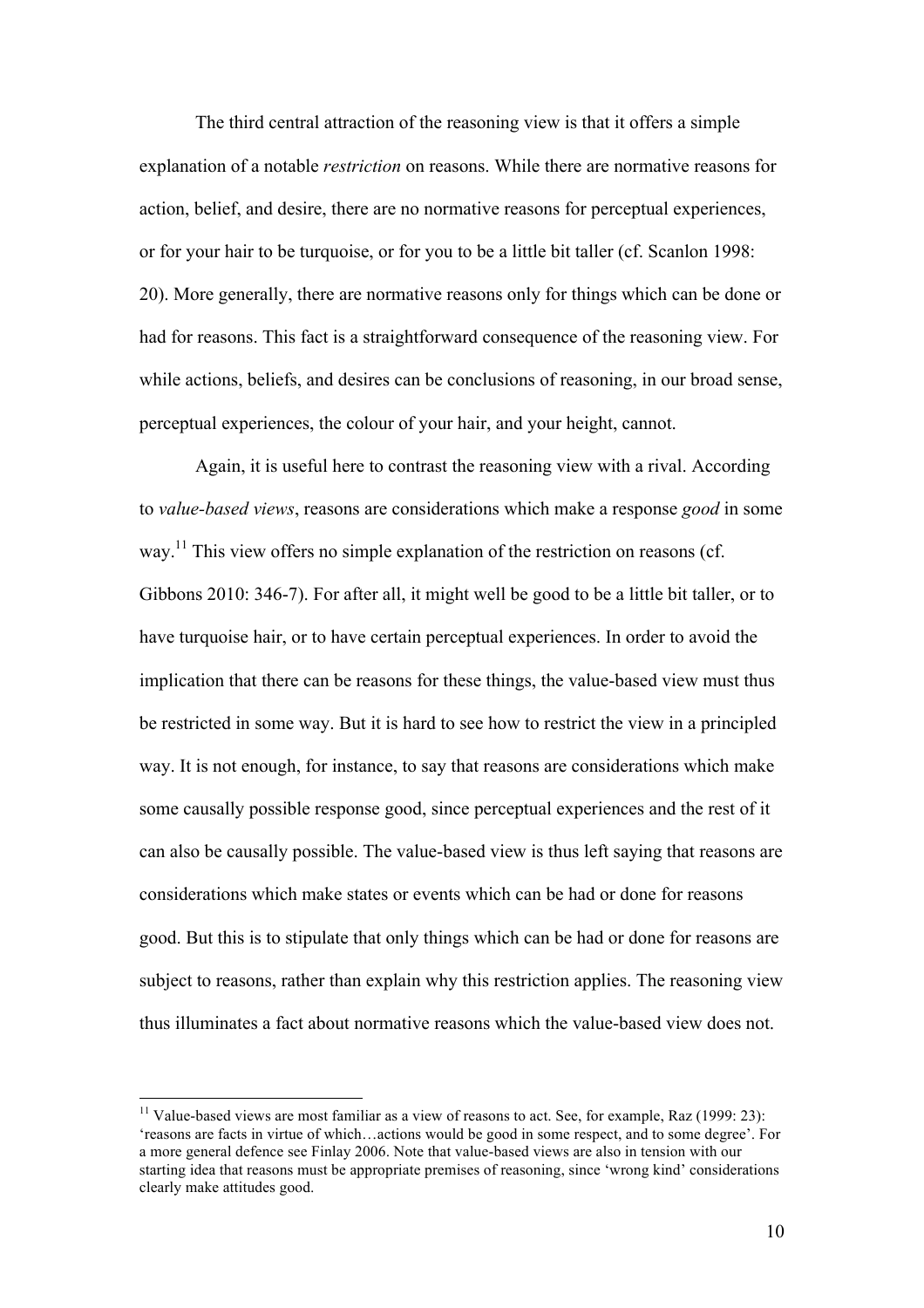#### **3. The Problem of Outweighed Reasons and Two Solutions**

The reasoning view, as developed in R1, thus has several important attractions. However, it also faces a serious problem.

A central fact about normative reasons is that they can be outweighed. To say that you have some reason to φ does not imply that you have *most* or even *sufficient* reason to φ. It implies only that there is something to be said for φ-ing – something which may be outweighed, or perhaps defeated in other ways, by competing considerations.

This point is perhaps most widely acknowledged in the literature on reasons to act. Thus to adapt a famous example from Ross (1930: 18), the fact that you have promised to meet a friend for lunch may be a reason to meet your friend even if, because you could save a life by breaking your promise, you ought not meet your friend. But the same holds for reasons for belief, desire, and other attitudes as well. For example, if Betty says that Billy spent the whole evening at home with her, then that is some reason to think that he did so. But if others claim to have seen Billy at the scene of the crime, then we might lack sufficient reason to think that Billy spent the night at home. And if some policy will promote equality, then, if egalitarians are right, there is some reason to want this policy to pass. But if the way in which this policy promotes equality is by making everyone as badly off as the worst-off – if it is a "leveling down" policy – then there is not – even egalitarians should admit – sufficient reason to want this policy to pass.

R1 seems not to accommodate these observations. If  $p$  is a reason to  $\varphi$ , then R1 tells us that it is good reasoning to move from the belief that *p*, perhaps together with other relevant psychological states, to  $\varphi$ -ing. However, when a reason to  $\varphi$  is

11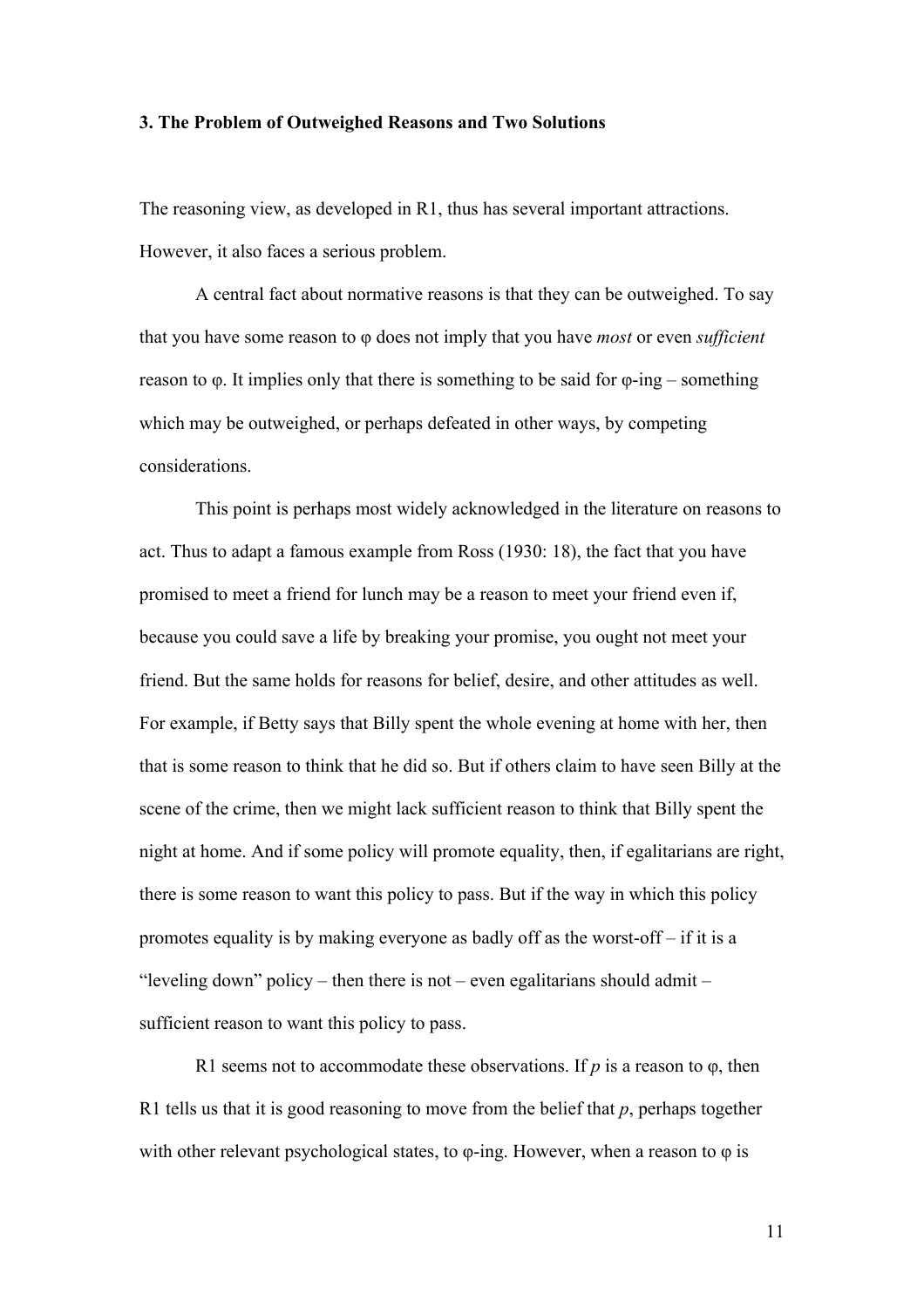outweighed, it seems *not* to be good reasoning to move from that reason to φ-ing, given the stronger conflicting reasons. In the examples above, it would be a mistake to move from the belief that you promised to keeping your promise, or from Betty's testimony to the belief that Billy stayed home that evening. (Equivalently, these considerations are not here suitable things to have as your reasons for keeping your promise, or believing that Billy stayed home that evening). These examples thus suggest is that it is good reasoning to move from belief that *p* to φ-ing only if *p* is a *sufficient* reason to φ. If that is right, then R1 fails as an account of reasons as such.

Broadly speaking, there are two ways for the reasoning view to respond to this problem. The first is to reject the counter-examples. A natural way to do this is to distinguish between good reasoning from certain of your attitudes and good reasoning given some further attitudes. Thus we might say that while it is indeed good reasoning to move from your belief that you promised to keeping your promise, it is not good reasoning to make this move *given* your further belief that by breaking your promise you can save a life. The thought here is that, just as reasons can be outweighed, good patterns of reasoning can be defeated. If we allow for good but *defeasible* patterns of reasoning, R1 can accommodate outweighed reasons.<sup>12</sup>

A second response to the problem is to revise the reasoning view. This is the standard way in which proponents of the reasoning view, and related views, have allowed for outweighed reasons. Consider Bernard Williams' (1979; 1995; 2001) famous 'internal reasons' theory of practical reasons. According to a fairly standard formulation of this view, there is a reason for an agent to φ only if there is a 'sound deliberative route' from that agent's desires to a *motivation* to φ. This view allows for

 <sup>12</sup> A variant on this idea is to say that reasons are premises of reasoning which is good *to some extent*. On this view, when a reason is outweighed, the corresponding reasoning is not good *overall*. I am not sure that this suggestion differs substantively from that in the text. The discussion in §4 and §5 below could be taken as a way of spelling out the difference between pro tanto and overall good reasoning.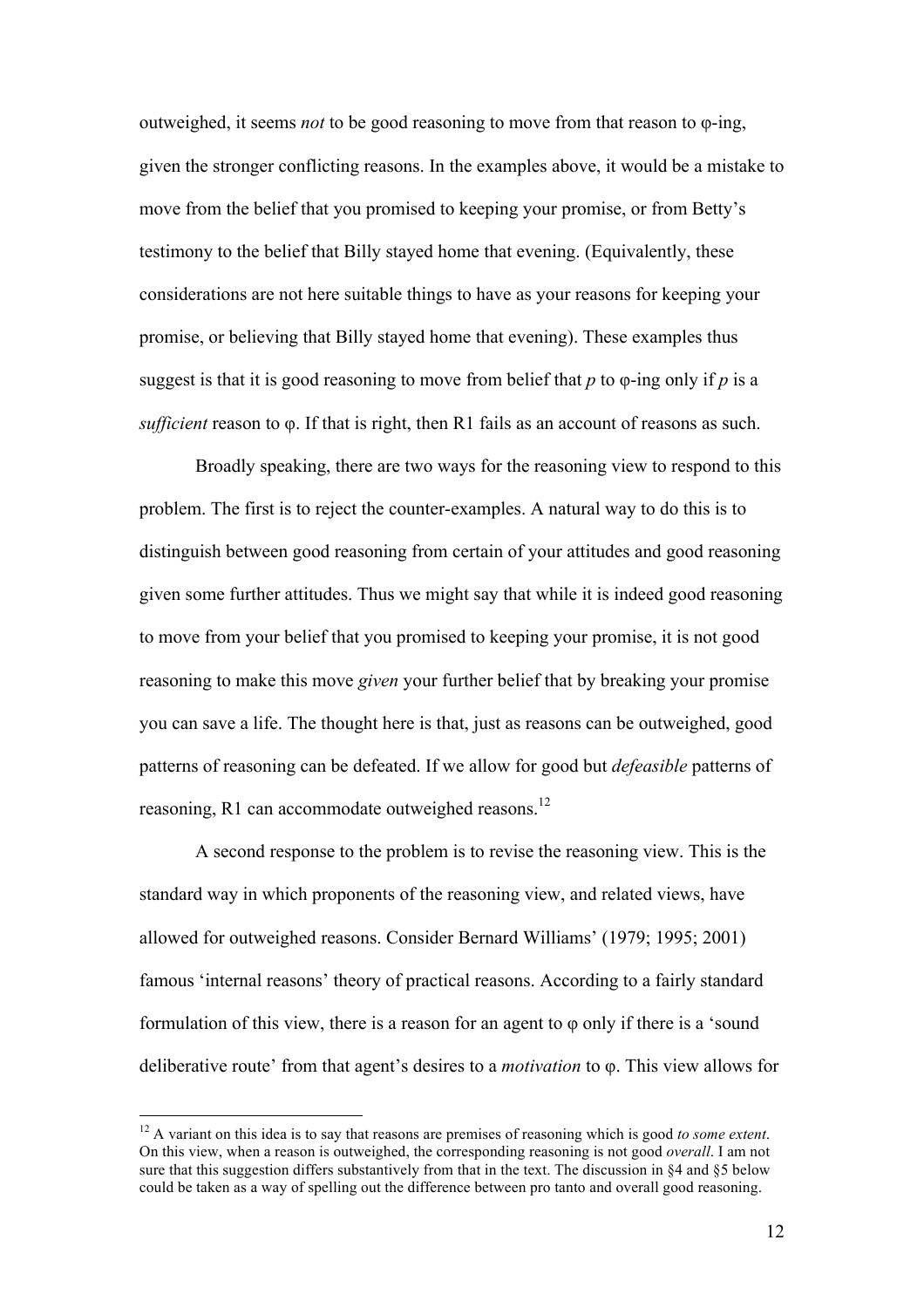outweighed reasons because it is possible to be motivated to φ while being more strongly motivated to do something else – thus in Ross's case, sound deliberation might lead you to be motivated to keep your promise while also being more strongly motivated to save the life.<sup>13</sup> Or consider Michael Smith's 'ideal advisor' account of practical reasons. On Smith's view, what we have reason to do is what we would *want* ourselves to do, if we were fully informed and had deliberated correctly (1994: ch.5). Since it is possible to have conflicting desires about what to do – even given full information and correct deliberation – this view also has the structure to allow for outweighed reasons.<sup>14</sup>

It is straightforward to incorporate these ideas into the formulation of the reasoning view presented here. Rather than saying that reasons to φ are premises of good reasoning which concludes in φ-ing, we can say, following Smith, that reasons to φ are premises of good reasoning which concludes in a desire to φ or, following Williams, a motivation to φ. More generally, the *standard solution* to the problem of outweighed reasons takes reasons to φ to correspond to good reasoning which concludes in something weaker than, but importantly related to, φ-ing. Versions of the standard solution vary in what precisely they take this weaker thing to be.

<sup>&</sup>lt;sup>13</sup> For formulations along these lines, see Korsgaard 1986: 19, Millgram 1996: 198, and Parfit 2011b: 269. On other formulations of Williams' view, the conclusion of the relevant reasoning is a desire to φ (Johnson 1999: 53, Setiya 2011: 4) or the judgment that there is reason to φ (McDowell 1995: 97). Williams' own formulations vary. Sometimes they seem to rule out conflicting reasons: e.g. 'A has a reason to φ only if there is a sound deliberative route from A's subjective motivational set…to A's φing' (2001: 91. Cf. 1995: 35). However, immediately following this, Williams notes that 'it is natural to [this] condition as implying not just that A has a reason to φ, but that he or she has more reason to do that than to do anything else' (2001: 91). It is plausible that this is why he sometimes talks instead of sound deliberative routes to a motivation to φ (e.g. 1979: 110; and note that Williams observes the possibility of conflicting reasons at 1979: 104). For a formulation of the reasoning view in this way which is explicitly intended to allow for outweighed reasons, see Setiya 2014: 222.<br><sup>14</sup> While he does not emphasise the point, it is clear that Smith develop his view in this way in part in

order to allow for conflicting reasons. See for example his remark that 'The analysis of normative reasons I propose tells us…what we have pro tanto normative reason to do, not what we have all things considered normative reason to do. This is because…with regard to a particular set of circumstances our fully rational selves could have several conflicting desires about what is to be done' (1996: 167. Cf. 1997: 266-7).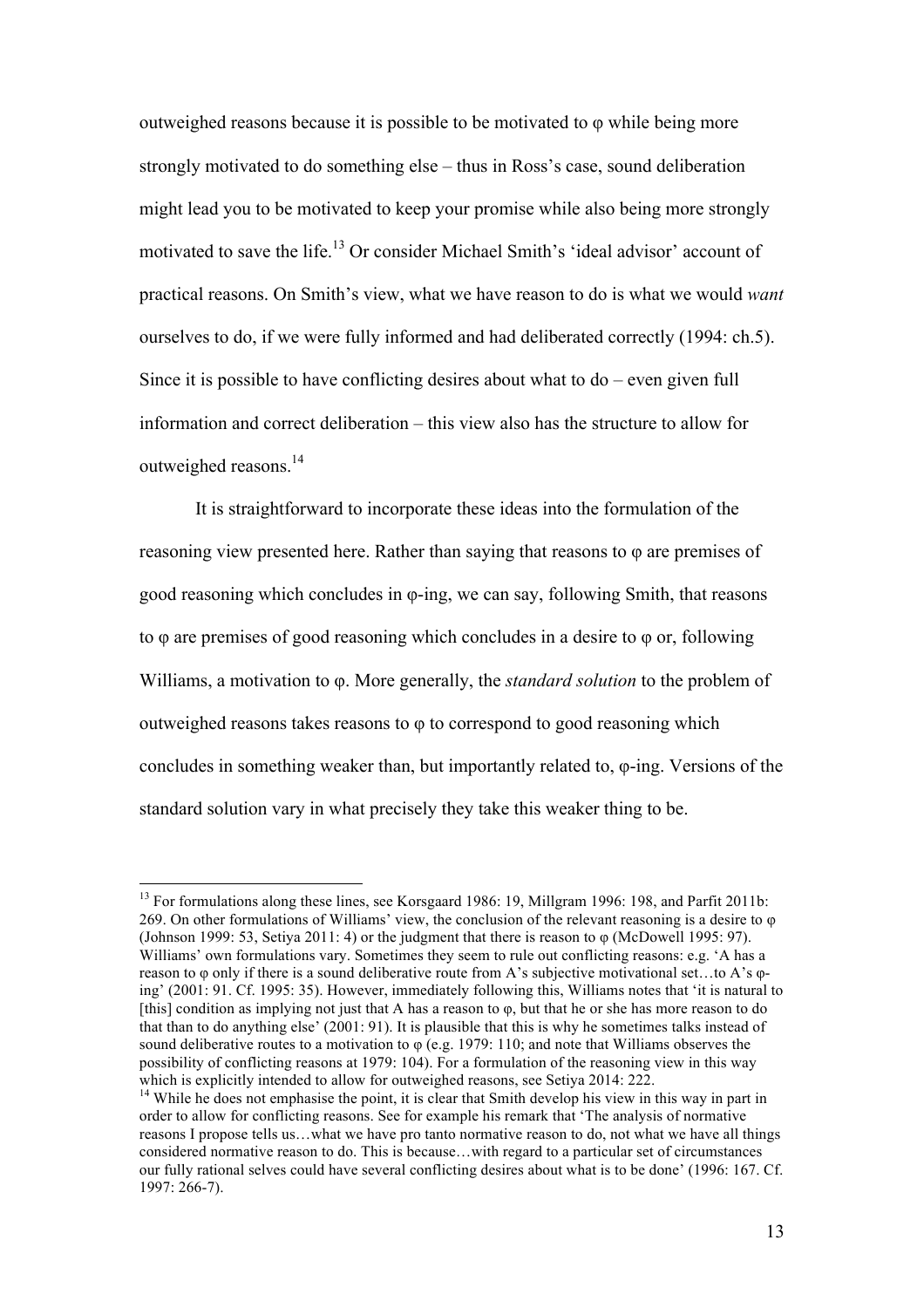Despite its prominence, I doubt that the standard solution succeeds. In the next sub-sections, I consider in more detail the versions of it just sketched and argue that neither retain all of the central attractions of the reasoning view. While other versions of the standard solution are possible, I take these problems to motivate consideration of the first kind of solution to the problem of outweighed reasons. In sections four and five, I argue that this solution is viable and, since it allows us to retain the reasoning view's central attractions, should be preferred to the standard solution.

#### **3.1. The Weaker Conclusion as Desire**

The first version of the standard solution holds that reasons to φ are premises of good reasoning which concludes in a desire to φ:

(R2) For the fact that *p* to be a reason for S to  $\varphi$  is for there to be a good pattern of reasoning from the belief that *p*, perhaps together with other correct attitudes which S has, to a desire to φ.

Talk of desires can be understood broadly or narrowly. On the narrow construal, all desires are desires to act. Putative desires for the weather to improve, for there to be life elsewhere in the universe, or for a certain number to be prime, are better understood as wishes or hopes. On the broad construal, no such restriction is in place – any sort of thing can be the object of desire. I shall argue that on either construal, proponents of the reasoning view should be reluctant to adopt R2.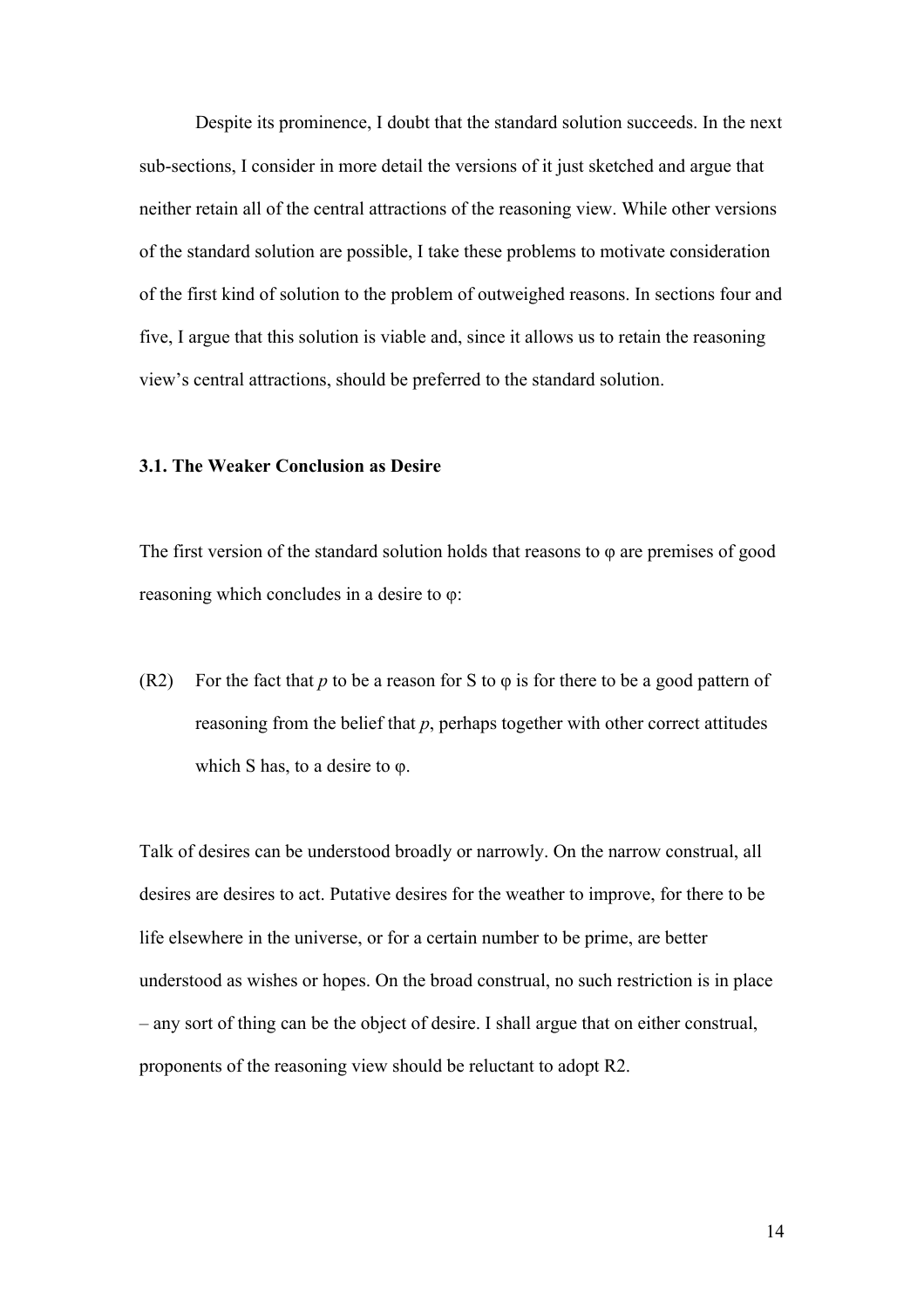The problem with the narrow construal is clear. With desires understood in this way, R2 offers only an account of reasons to act, rather than a unified account of reasons. It thus lacks the first central attraction of the reasoning view.

The broad construal faces three problems. First, when understood in this way, R2 lacks the second central attraction of the reasoning view: it does not capture the plausible idea that reasons to φ must be appropriate premises of reasoning towards φing. R2 tells us that reasons to φ are appropriate premises of reasoning which concludes in a desire to φ. But to reason to a desire for a belief, or a desire for an intention, is not necessarily to reason towards that belief or intention. It is not good reasoning to move from a desire for a belief to that belief.

Second, R2 also lacks the third central attraction of the reasoning view  $-$  it offers no straightforward explanation of why only things which can be done for reasons are subject to reasons. Since it can be good reasoning to move to a desire (in the broad sense) for a perceptual experience, or for turquoise hair, or to be a little bit taller, the view allows for reasons for such states. To avoid this consequence, R2 must appeal only to desires for things which can be had or done for reasons. However, if it is merely asserted that it is only such desires which are relevant, then the restriction on reasons is stipulated, rather than explained. R2 is thus in much the same position as the value-based view, when it comes to this restriction.<sup>15</sup>

Third, it is doubtful that R2 solves the problem for R1. R2 solves the problem of outweighed reasons only if whenever there is an outweighed reason for S to φ, it is good reasoning for S to move to a desire to φ. This claim is somewhat plausible in the

<sup>&</sup>lt;sup>15</sup> This is not surprising. R2 is very similar to Smith's (1994: ch.5) account of reasons, and Smith's account of reasons is a version of a value-based theory. For Smith, what we have reason to do is what it is desirable to do, and what it is desirable to do is what our fully informed and rational selves would want our actual selves to do.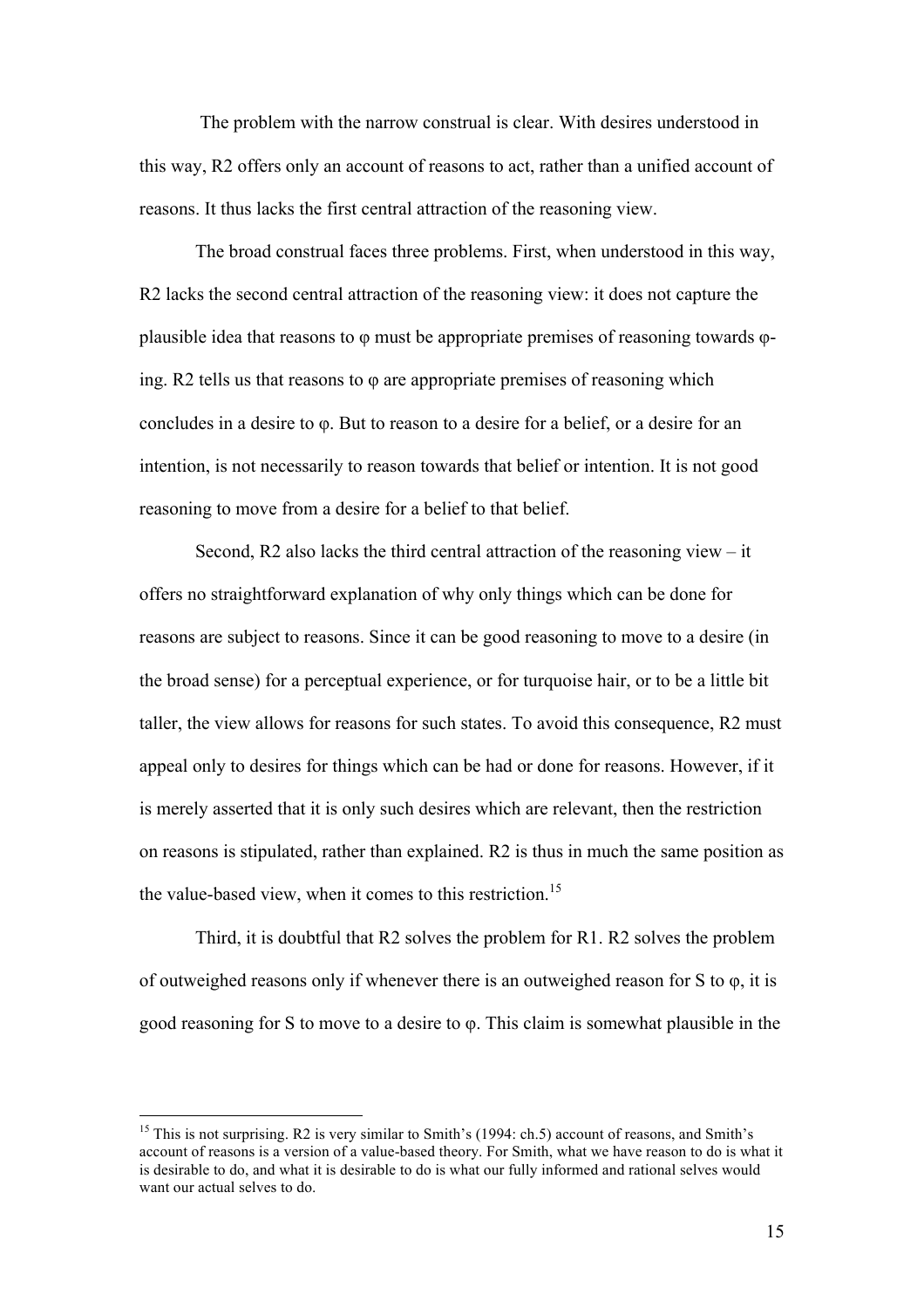case of reasons for action.<sup>16</sup> However, it is far less plausible in the case of reasons for belief, desire, and other attitudes. Consider our earlier example, in which there is an outweighed reason to believe that Billy stayed home that evening, since Betty testified that he did but others claim that he did not. It is not plausible that an agent who is reasoning well will come to want to believe that Billy stayed home. Since the belief that Billy stayed home is not worth wanting to have – it would not, for instance, constitute knowledge of an interesting truth, and it need not be in any way useful – good reasoning would not lead you to want to believe this.<sup>17</sup> So, R2, when construed broadly, fails to solve the problem of outweighed reasons.

R2 thus fails whether we construe desires broadly or narrowly. The first version of the standard solution is unsatisfactory.

## **3.2. The Weaker Conclusion as Motivation**

The second version of the standard solution holds that reasons are premises of good reasoning which concludes in motivation:

(R3) For the fact that  $p$  to be a reason for S to  $\varphi$  is for there to be a good pattern of reasoning from the belief that *p*, perhaps together with other correct attitudes which S has, to a motivation to φ.

This view retains two of the central attractions of the reasoning view. It allows that reasons to φ are appropriate premises of reasoning towards φ-ing, since to be motivated to  $\varphi$  is to move towards  $\varphi$ -ing. And since perceptual experiences and the

<sup>&</sup>lt;sup>16</sup> Although see Dancy 2004: 21-2 for doubts.  $17$  Parallel claims apply, I suggest, in the case of outweighed reasons to desire.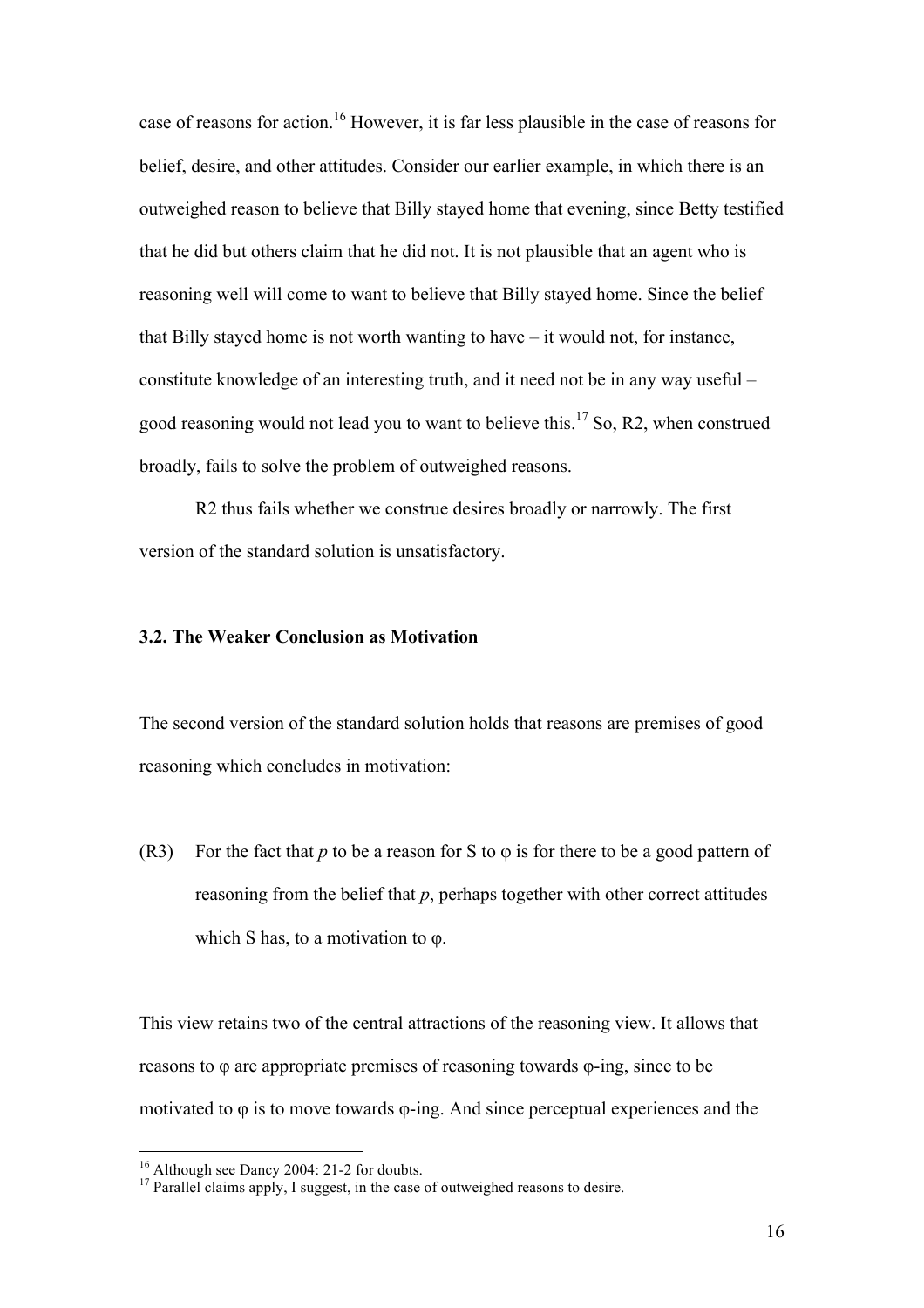colour of your hair cannot be the objects of motivation, the view explains why there can be no reasons for perceptual experiences or the colour of your hair. On the face of it though, the view does not retain the second attraction of the reasoning view. Given the natural assumption that only *actions* can be the objects of motivation, the view offers no account of reasons for belief, desire, and other attitudes.

This may be too quick. There is such a thing as being inclined to believe – when you are deliberating about what to believe, you might feel yourself pulled now one way, now the other. We might take such inclinations to be doxastic motivations. Alternatively, we might follow Setiya's (2014: 234) suggestion that reasons to believe are premises of good reasoning which concludes in increased confidence.<sup>18</sup> Insofar as we take degrees of confidence to stand to belief as degrees of motivation stand to action, this may seem a sufficiently unified account.<sup>19</sup>

However, neither of these suggestions seem satisfactory. Consider a case in which you learn that  $p$ , which is a reason to believe  $q$ , but in which you are already warranted in being certain that  $q$ , or that  $q$  is false. In such a case, good reasoning does not require you to increase your confidence in *q*, or to feel some inclination to believe  $q$  – either because you are already fully confident that  $q$ , or because it is plain that the newly acquired reason to believe *q* is conclusively outweighed. Consider also cases in which you learn that *p*, which is a reason to believe *q*, but at the same time

<sup>&</sup>lt;sup>18</sup> This is to simplify slightly. Setiya proposes that when  $p$  is a reason to believe that  $q$ , it is good reasoning to become more confident that *q* in the light of *p* and some of your other attitudes than in the light of those attitudes alone. Although Setiya does not elaborate, he might deny that it follows from this that when  $p$  is a reason to believe that  $q$ , it is good reasoning to move from the belief that  $p$  to increased confidence that *q*. If so, he may avoid the problems noted below. However, it is hard to see how this implication could be denied without distinguishing, along the lines I suggest in section 4, between good reasoning from certain attitudes and good reasoning given further attitudes. But as I argue below, making this distinction is enough to escape the problem of outweighed reasons. The standard solution would thus be redundant.

<sup>&</sup>lt;sup>19</sup> Setiva's suggestion could perhaps be generalized to reasons for desire and other attitudes which come in degrees. It is less clear how the first suggestion could be generalized. It is not clear that there is any such thing as being inclined to desire something (as opposed to wanting to desire something, or desiring something to some extent).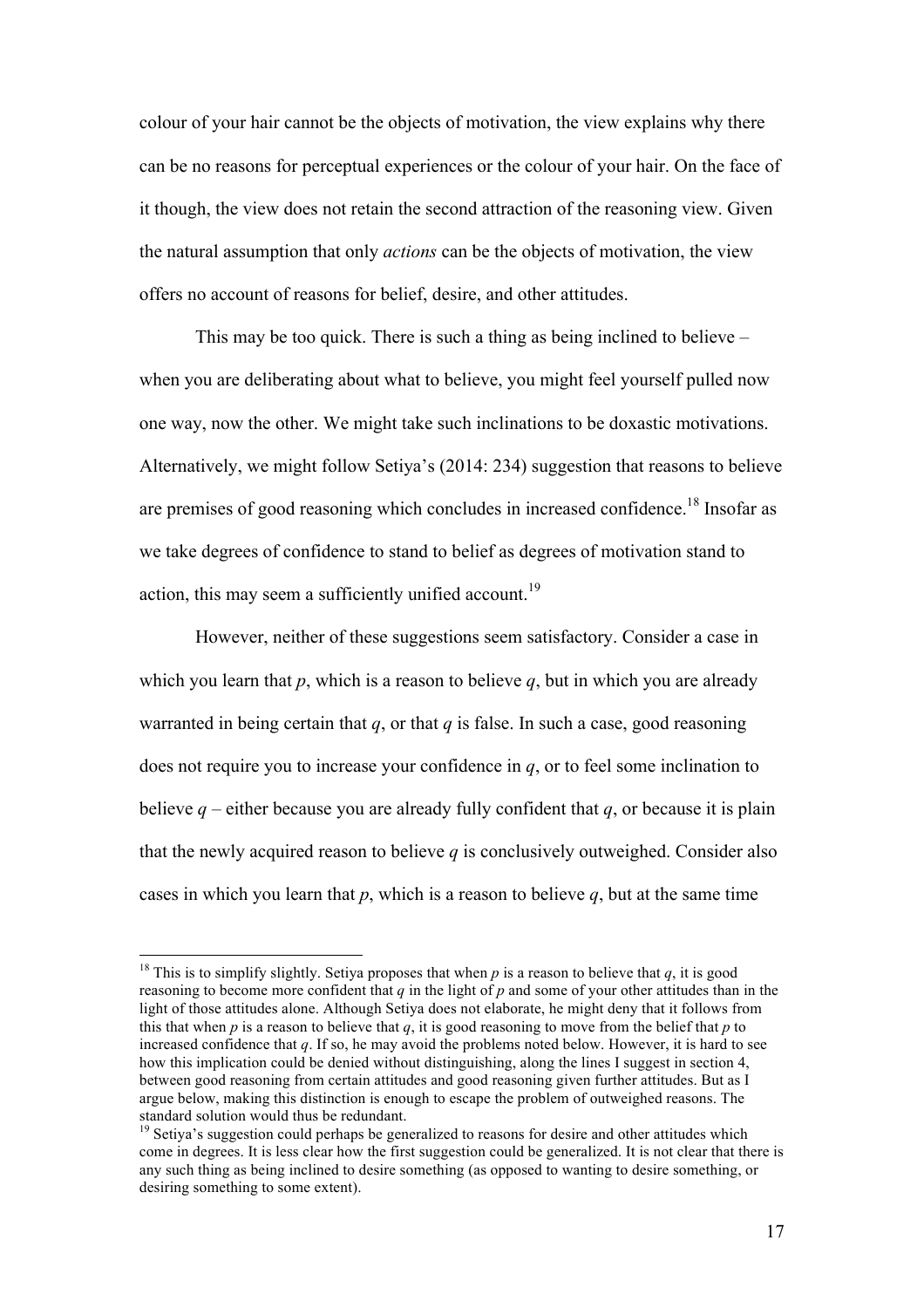acquire stronger, or equally weighty, reasons not to believe *q*. Again, good reasoning does not require you to increase your confidence in *q*, or to feel an inclination to believe *q*.

Replies to these objections are possible. In the first sort of case, it might be suggested that  $p$  cannot be a reason to believe  $q$  if you are warranted in being certain that not-*q*. But while this has some plausibility, it cannot be applied to the opposite case – we can clearly gain further reasons for claims we are already right to be certain in. In the second sort of case, it might be said that although learning that *p* does not require you to increase your confidence that *q*, given the contrary reasons, it would require you to increase your confidence that *q* in other circumstances. However, on pain of circularity, defending this response would require specifying these other circumstances without reference to reasons. It is not clear that this could be done. And in any case, the well-known difficulties with explaining reasons in terms of the response we ought to make, or would be rational to make, in other circumstances, should make us wary of appealing to such counterfactuals in an account of reasons (cf. Dancy 2004: ch.2, Smith 1994: ch.5, Lord and Maguire forthcoming).<sup>20</sup>

Thus I take it that both of the suggestions for how to develop R3 as an account of reasons to believe face serious problems. This confirms the initial impression that R3 is best suited to be an account of reasons to act, rather than a unified account of reasons.

So neither of the familiar versions of the standard solution solve the problem of outweighed reasons without undermining some of the central attractions of the view. At best then, these approaches come with significant costs. Of course, there are

 $20$  A different reply to the second case is to suggest that good reasoning permits but does not require you to feel some inclination to believe *q*. As I note below though (n.23), proponents of the standard solution must take reasons to correspond to what good reasoning requires, rather than what it merely permits, if they are to give an account of the weights of reasons.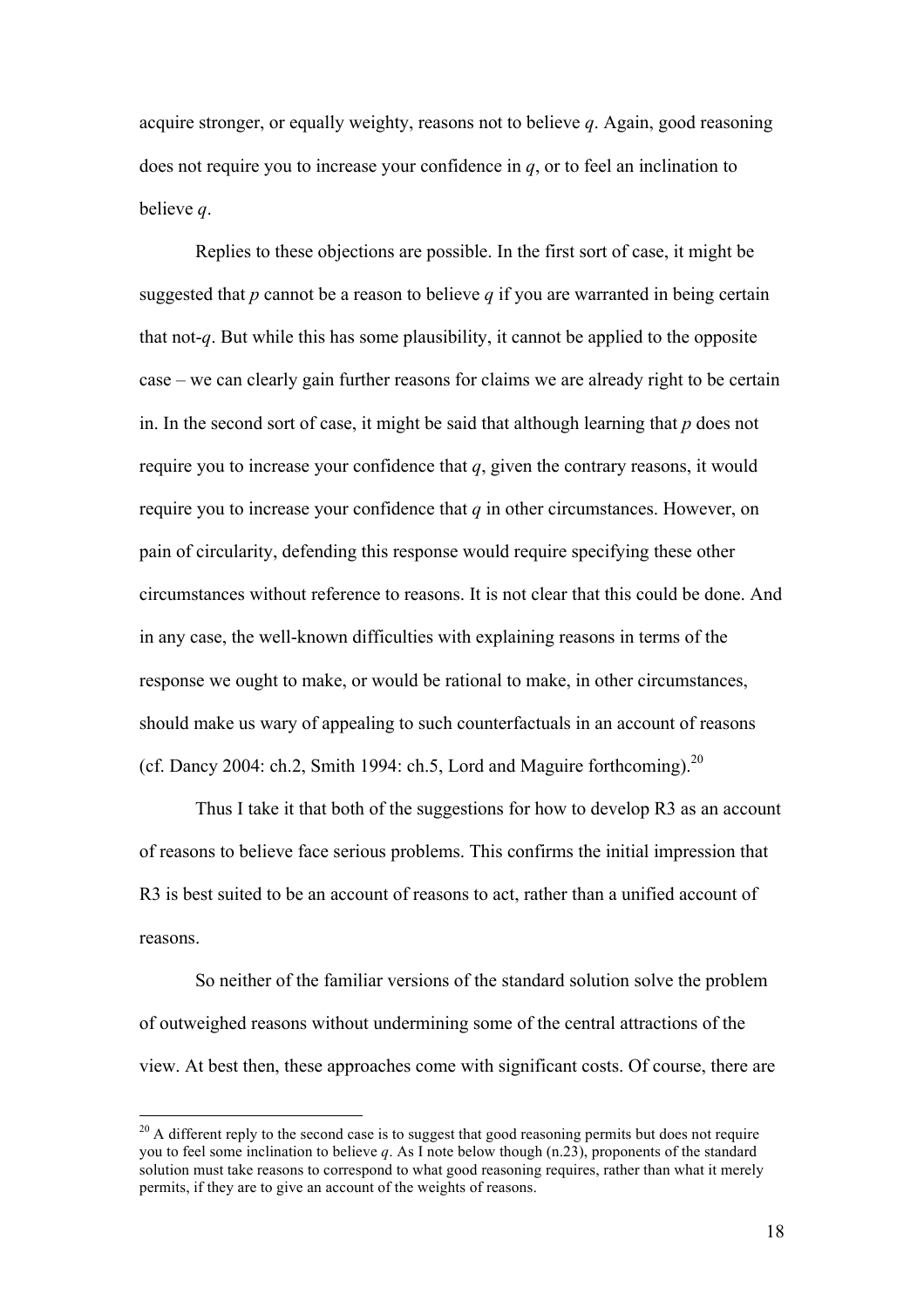other, less familiar ways in which the standard solution might be developed.<sup>21</sup> Nonetheless, the problems with R2 and R3 should also lead us to consider alternative ways to solve the problem of outweighed reasons. Above I noted that there are prospects for arguing that cases of outweighed reasons are not in fact counterexamples to the version of the reasoning view we began with, R1. In the next two sections, I develop and defend this response. If this response succeeds, exploration of further versions of the standard solution will be unnecessary.

#### **4. Defeasible Patterns of Reasoning**

In Ross's case, it seems not to be good reasoning to move from the belief that you promised to meet your friend to doing so, when you believe that you will thereby leave someone to die. Nor does it seem good reasoning to move from Betty's testimony to the belief that Billy stayed home that evening, when you know that others dispute this. If you reasoned in one of these ways, you would be making a mistake.

These claims seem to be counter-examples to R1. R1 tells us that when *p* is a reason to  $\varphi$ , there is a good pattern of reasoning from the belief that *p* (perhaps with other attitudes) to  $\varphi$ -ing. There is a good pattern of reasoning from the belief that *p* to ϕ-ing, I said, when it is good reasoning to move from the belief that *p* to ϕ-ing. So R1 implies that when  $p$  is an outweighed reason to  $\varphi$ , it is good reasoning to move from the belief that  $p$  to  $\varphi$ -ing. The cases seem to show that this is not so.

<sup>&</sup>lt;sup>21</sup> For instance, it might suggested that reasons to  $\varphi$  are premises of good reasoning which concludes in a *disposition* to ϕ, or in *taking*, *treating*, or *placing weight on* a consideration as a reason to ϕ. (For the latter notions, see, e.g. Scanlon 1998, Schlosser 2012, Bratman 1996, Gibbard 1990: 160-4, Schroeder 2007: ch.7).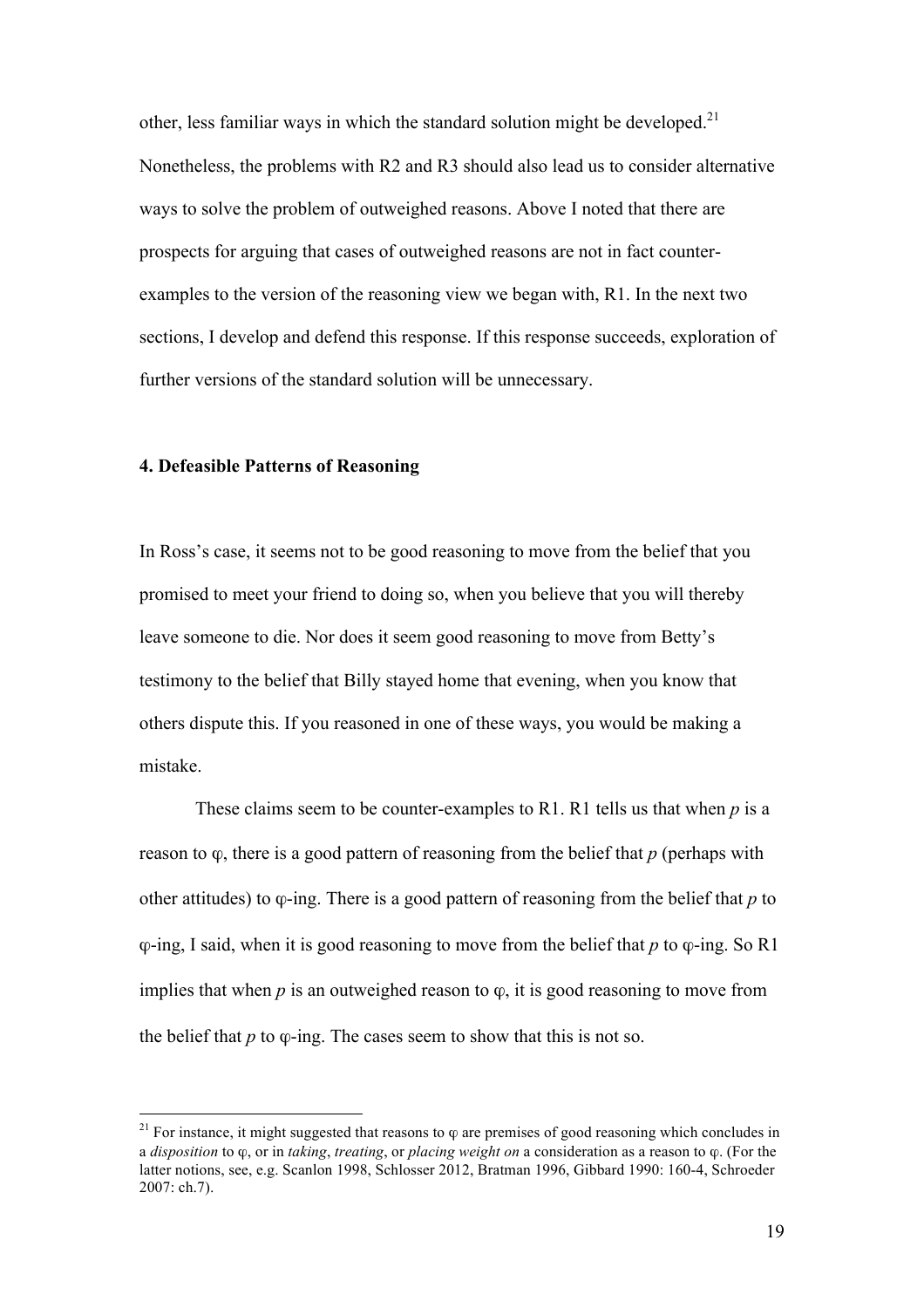However, we need not accept this. What is clear is that in these cases you make a mistake in your reasoning. But we need not take the claim that it is good reasoning to move from the belief that  $p$  to  $\varphi$ -ing to imply that if you reason from the belief that  $p$  to  $\varphi$ -ing, you make no mistake in your reasoning. We can distinguish between the claim that it is good reasoning to move from the belief that *p* to ϕ-ing and the claim that it is good reasoning to move from the belief that  $p$  to  $\varphi$ -ing given further attitudes you might have. Given this distinction, the fact that it is good reasoning to move from the belief that  $p$  to  $\varphi$ -ing does not ensure that if you move from the belief that  $p$  to  $\varphi$ -ing, you make no mistake. For it might not be good reasoning to make this move given further attitudes you have.

The examples above can be taken to illustrate this distinction: although it is good reasoning to move from the belief that you promised to meet your friend to doing so, it is not good reasoning to make this move given the belief that you will thereby leave someone to die. But there are many other examples which also suggest that we need a distinction of this sort. The most familiar cases are induction and abduction. It is plausibly good reasoning to move from the belief that all observed Fs are Gs to the belief that the next F will be G. But it is not good reasoning to make this move given the further belief that conditions for observing Fs have been unrepresentative. Or consider the move from believing that the match was struck to believing that the match lit, or from believing that Tweety is a bird to believing that Tweety flies. These seem like good patterns of reasoning, corresponding to the defeasible generalisations that matches light when struck, and that birds fly. But it is not good reasoning to make these moves given the further beliefs that Tweety is a

20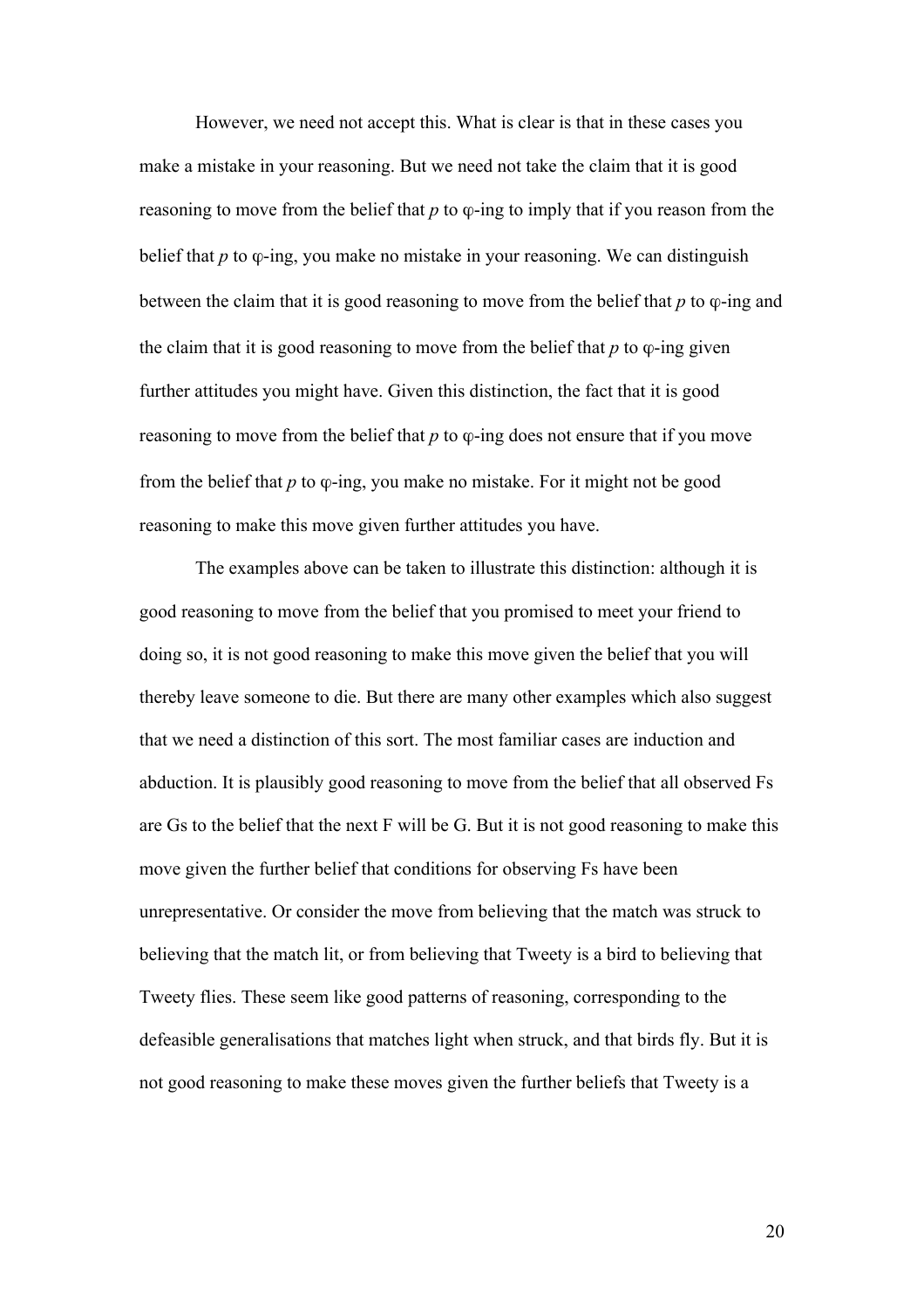penguin (in the former case) or that the match was wet (in the latter). <sup>22</sup> Practical reasoning affords further examples still. For instance, although it is plausibly good reasoning to move from an intention for an end to an intention for what you take to be the best means to that end, it is not good reasoning to make this move when you know that taking this means will prevent you achieving other of your ends.

It might be objected that if it is not good reasoning to move from some premise-responses to a conclusion-response given some further attitudes then, if you have those further attitudes, we can infer that it is not good reasoning to move from those premise-responses to the conclusion-response. How could this inference fail? In response, I suggest that claims about good reasoning, and thus good patterns of reasoning, need not only concern transitions between premise- and conclusionresponses. Further relevant attitudes can also fall within the 'scope' of claims about good reasoning – we can make claims of the form: it is not good reasoning to [move from premise-responses P to conclusion-response C given further attitudes A]. It does not follow from a claim of this form that if you have the further attitudes A, then it is not good reasoning to move from P to C. And it is important that we allow claims about good reasoning to take this form. When assessing someone's reasoning we are not only interested in the considerations in light of which they reached their conclusion; we are also interested in the considerations which they may have ignored when doing so.

The distinction between good reasoning from some of your attitudes and good reasoning given further attitudes allows R1 to solve the problem of outweighed reasons. Say that the move from some premise-responses to a conclusion-response is a good but *defeasible* pattern of reasoning when it is good reasoning to move from

<sup>&</sup>lt;sup>22</sup> See Horty 2012, from whom I take the standard example of Tweety, and Pollock 1974, 1987 for extended discussion of this kind of reasoning. I hope to consider the relationship between the notion of a defeasible pattern of reasoning and Horty's notion of a default rule elsewhere.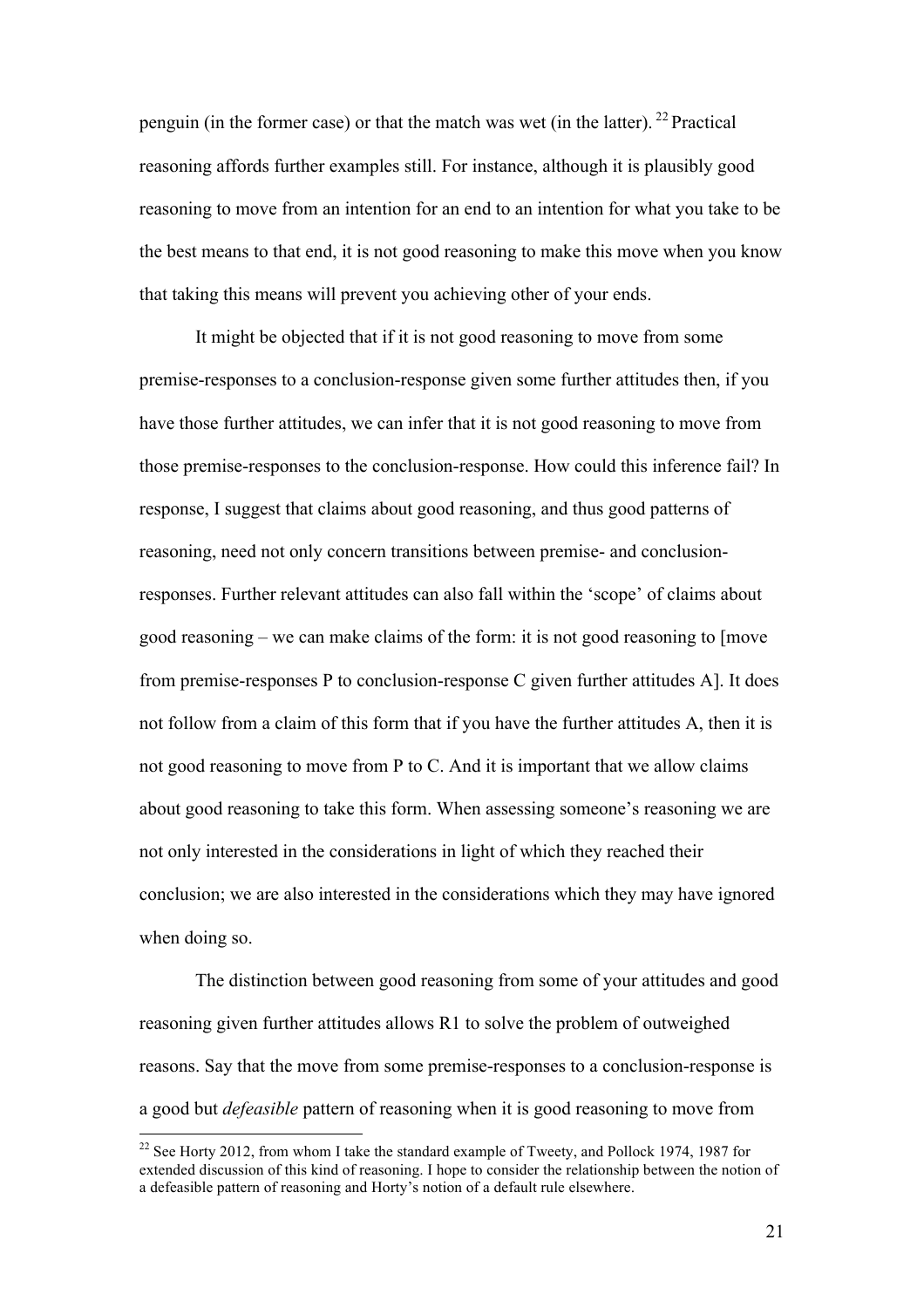those premise-responses to that conclusion-response but not good reasoning to make this move given some further possible attitudes. Once we allow for such patterns of reasoning, R1 allows for outweighed reasons. R1 implies that when  $p$  is a reason to  $\varphi$ , there is a good pattern of reasoning from the belief that *p* (perhaps with other attitudes) to ϕ-ing. But since patterns of reasoning can be defeasible, it does not follow that it is good reasoning to move from the belief that  $p$  to  $\varphi$ -ing given other attitudes you may have. The observations which give rise to the problem of outweighed reasons thus do not undermine R1. It doesn't follow from the observation that, given certain other attitudes, it may not be good reasoning to move from the belief that you promised to keeping your promise, or from someone's testimony to accepting that testimony, that the patterns of reasoning here are not good patterns of reasoning. All that follows is that these patterns are defeasible.

## **5. The Weight of Reasons**

R1 allows for outweighed reasons while straightforwardly retaining the central attractions of the reasoning view. R1 thus has clear advantages over versions of the reasoning view which adopt the standard solution. However, proponents of the standard solution might suggest that their views also have an important advantage over R1.

The standard solution allows for an elegant account of the *weights* of reasons. If reasons correspond to good reasoning which concludes in desire or motivation then, roughly, one reason is stronger than another if the reasoning corresponding to the first concludes in a *stronger* desire or motive than the reasoning corresponding to the second (cf. Smith 1997: 267; Setiya 2007: 13). More generally, if reasons to φ are

22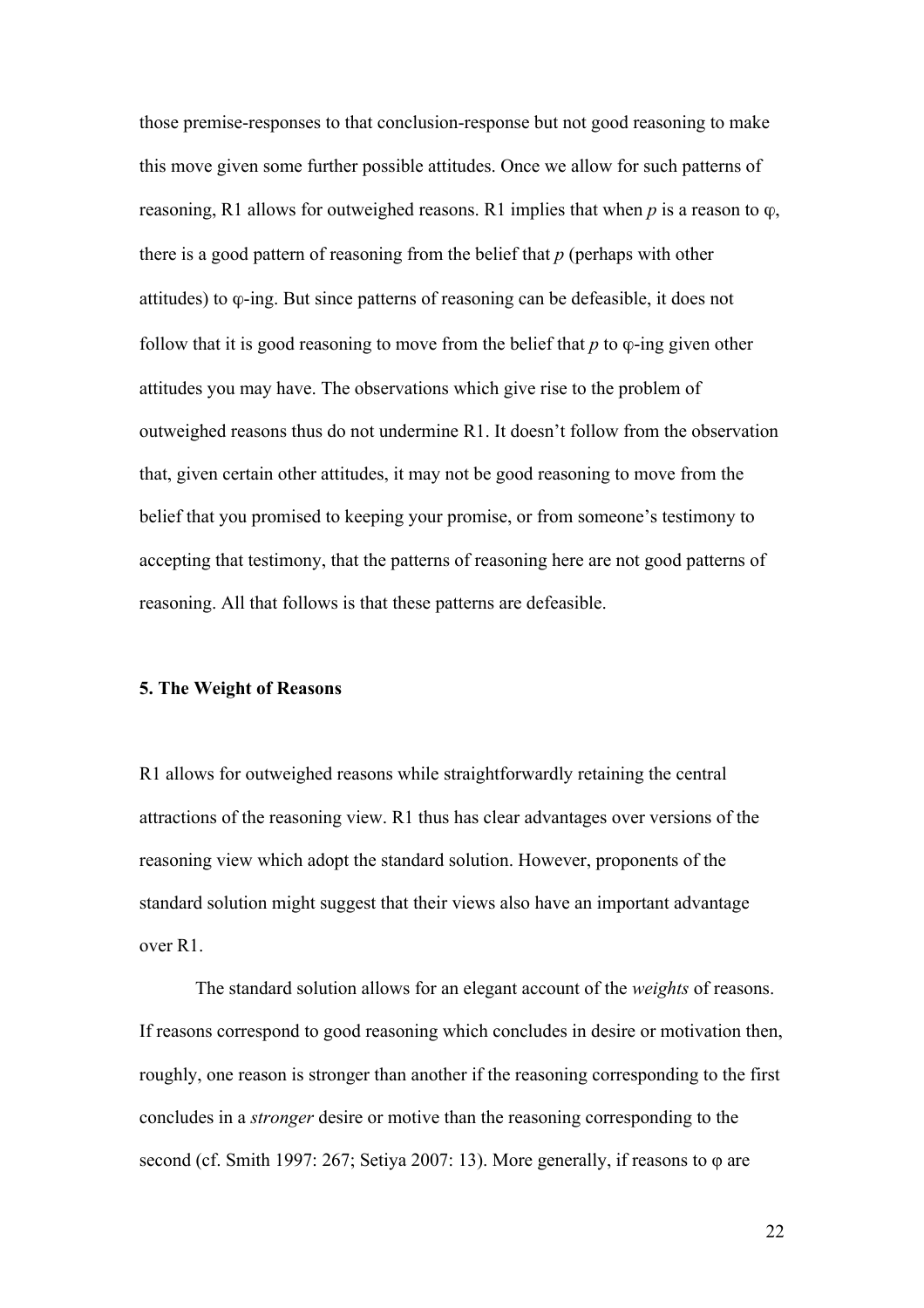premises of good reasoning which concludes in something which comes in varying strengths then the strength of a reason to φ can be understood in terms of the strength of the response appropriate to φ-ing. This simple account of the weight of reasons is a clear attraction of the standard solution.23

However, the standard solution is not the only way to give an account of the weight of reasons. The notion of a defeasible pattern of reasoning suggests a natural alternative. Schematically, we can say that where  $p$  is a reason for S to  $\varphi$  and  $q$  is a reason for S to ψ, *p* outweighs *q* if the pattern of reasoning corresponding to *p* as a reason to ϕ defeats the pattern of reasoning corresponding to *q* as a reason to ψ.

What is it for one pattern of reasoning to defeat another? Roughly, I suggest that one pattern of reasoning defeats another if it is good reasoning to move from the premise-states of the one to its conclusion, given the premise-states of the other, but not vice-versa. Slightly more precisely, suppose  $R_1$  is a good pattern of reasoning which concludes in  $\varphi$ -ing and  $R_2$  is a good pattern of reasoning which concludes in a conflicting conclusion  $\psi$ . For R<sub>1</sub> to defeat R<sub>2</sub> is for it to be good reasoning to move from the premise-responses of  $R_1$  to the conclusion-response of  $R_1$ , given the premiseresponses of  $\mathbb{R}_2$ , but not good reasoning to move from the premise-responses of  $\mathbb{R}_2$  to the conclusion-response of  $R_2$ , given the premise-responses of  $R_1$ <sup>24</sup>. For example, in Ross's case, it is not good reasoning to move from the belief that you promised to meet your friend to doing so, given the belief that you will thereby leave someone to die. But it is good reasoning to move from the belief that by staying here you can save a life to staying here, even given the belief that by doing so you will break a promise.

 $^{23}$  Note that this account requires the assumption that if it is good reasoning to move from A to B then, at least insofar as you are reasoning at all, you will be reasoning badly if you do not move from A to B. Otherwise, the account of the weights of reasons above would allow each of two reasons to be stronger than the other (cf. Setiva 2007: 13: 2014: 229).

<sup>&</sup>lt;sup>24</sup> This allows for cases in which neither R<sub>1</sub> nor R<sub>2</sub> defeats the other. See Setiya 2014: 229-31 for discussion of some important implications of this point.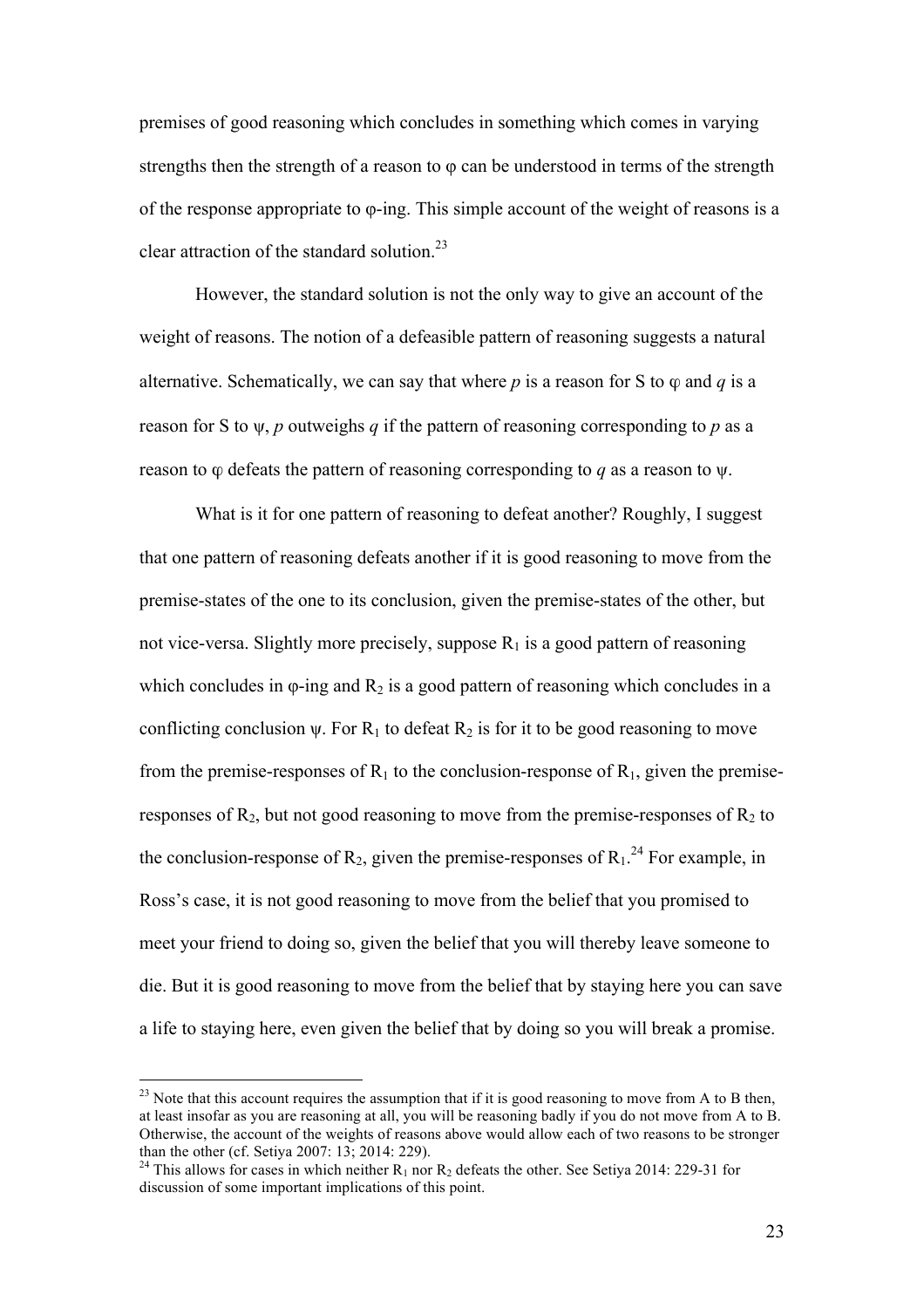This is what it is for the pattern of reasoning which concludes in saving the life to defeat the pattern concluding in keeping your promise, and so for the reason to save the life to outweigh the reason to keep the promise.

This account of what it is for a reason to be outweighed requires further elaboration and development.<sup>25</sup> Nonetheless, I take it to be enough to indicate that the standard solution is not the only way for the reasoning view to provide an account of the weights of reasons – the solution to the problem of outweighed reasons that I have recommended naturally suggests an alternative.

#### **6. Conclusion and Implications**

The reasoning view, as developed in R1, offers an attractive account of the nature of reasons. R1 provides a unified account of reasons, vindicates the compelling idea that reasons to φ must be appropriate premises for reasoning towards φ-ing, and offers a straightforward explanation of why only things which can be done for reasons are subject to reasons. And, as I have now argued, R1 can accommodate outweighed reasons, and suggests a natural view of the weights of reasons.

 $25$  One important question is whether R1 can accommodate other ways in which it is often claimed that reasons can interact, besides being outweighed – for instance, being *attenuated* or *disabled* (cf. Dancy 2004, Horty 2012, Pollock 1974, 1987, and Schroeder 2011). A reason to  $\varphi$  is attenuated if it is made weaker by a consideration which is not a reason not to  $\varphi$ . It is relatively straightforward for R1 to allow for this possibility. For even if *p* is a reason to φ, it may not be good reasoning to move from the belief that *p* to φ-ing given other attitudes, even if those other attitudes do not correspond to reasons not to φ. For instance, in Lehrer and Paxson's famous example (1969: 228; cf. Schroeder 2007: 93), it is not good reasoning to move from the belief that the person you just saw steal a book looks like Tom Grabit to the belief that Tom Grabit stole the book, given the further belief that Tom Grabit has an identical twin. But it does not follow from this that the fact that Tom Grabit has an identical twin is a reason not to believe that he stole the book. Disabling is more challenging. A reason to  $\varphi$  is disabled when a consideration which would otherwise be a reason to  $\varphi$  is not, in this case, a reason to  $\varphi$ . R1 may seem to rule this possibility out. If it is good reasoning to move from the belief that *p* to φ-ing, then if *p*, the fact that *p* is a reason to φ – no further facts can 'disable' this reason. However, R1 can allow for some forms of disabling (cf. Setiya 2014: 226-8). For instance, where a good pattern of reasoning includes more than one premise, the falsity of one premise will count as a disabler of the truths of the other premises. I grant though that R1 may not accommodate all putative cases of disabling. However, while I will have to leave discussion of this issue for another occasion, it is worth noting that this is a general problem for the reasoning view – it does not reveal any advantage the standard solution has over R1.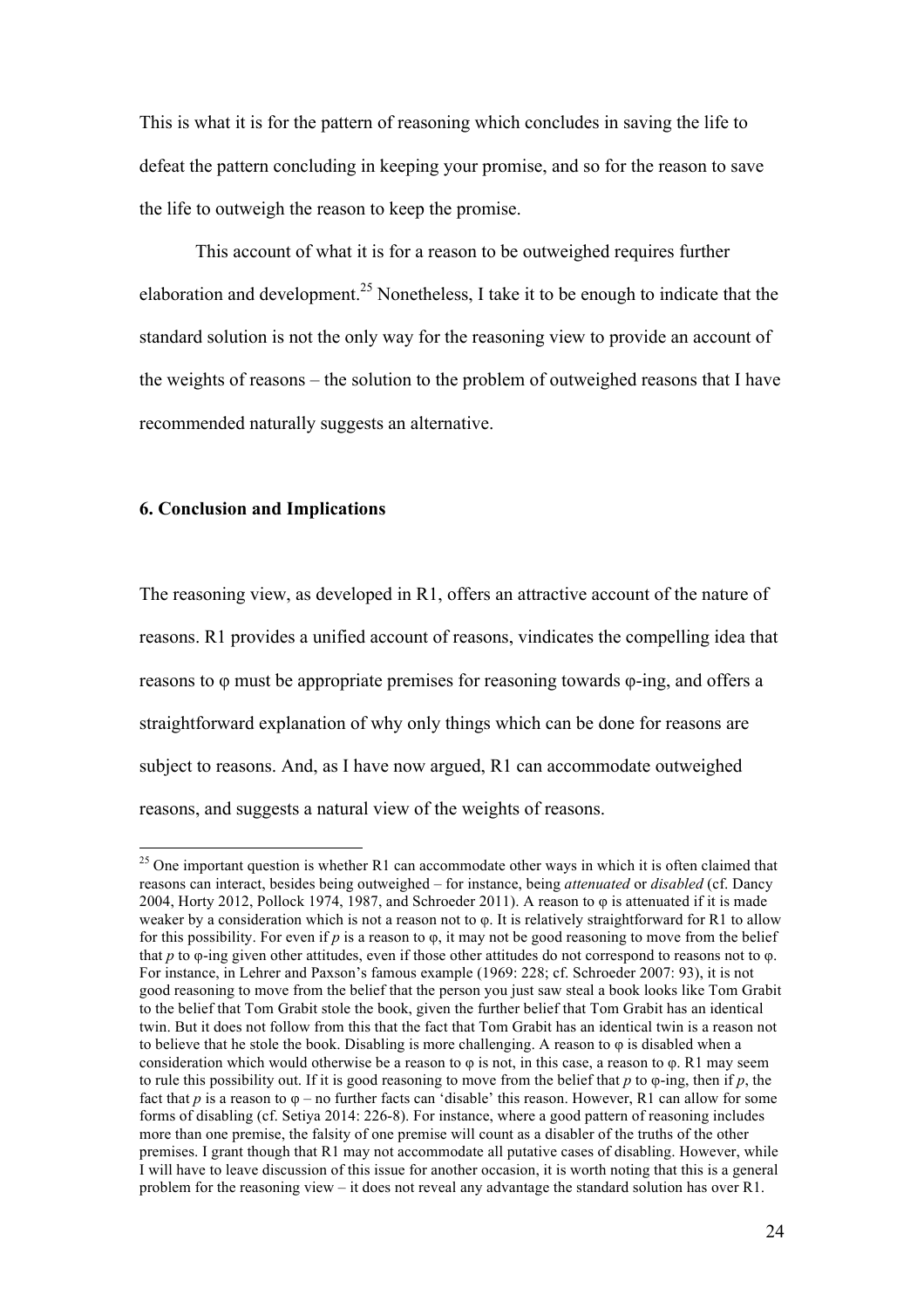Of course, much more would need to be done for a full defence of R1. In addition to the issues about the weights of reasons just noted, more would need to be said about the notions of reasoning and correctness which are at the heart of the view, and there are further objections to the view to consider, and alternatives to compare it to.26 Rather than pursue these issues here, I want to conclude by drawing out two ways in which the view bears on further issues in normative theory.

## *Pragmatic Reasons for Attitudes*

Suppose that believing in God would make you happy or that intending to drink an unpleasant but otherwise harmless toxin would win you \$1m. As we noted in section two, some accounts of reasons support the claim that these considerations are reasons to believe in God, and to intend to drink the toxin. And for some philosophers, it is clear that this is the right verdict. But for others, it is a mistake. Considerations of this sort are not, properly speaking, reasons to believe in God, or to intend to drink the toxin. Rather, they are only reasons to *want* or to *bring about* these attitudes.<sup>27</sup> R1 supports an argument for this latter view. A reason to believe in God must be a premise of good reasoning which concludes in the belief that God exists. And while the fact that believing in God would make you happy is a premise of good reasoning which concludes in *wanting* to believe in God and in *bringing about* this attitude, it is not a premise of good reasoning which concludes in belief in God. The reasoning you would express to yourself by saying 'Believing in God would make me happy, so God exists' is plainly bad reasoning. So R1 supports the claim that pragmatic

<sup>&</sup>lt;sup>26</sup> As well as the primitivist and value-based views noted earlier, there is also the view that reasons are evidence, or explanations, of what you ought to do (see, respectively, Kearns and Star 2009 and Broome 2004) or of correctness (Thomson 2008, Chappell 2012).

<sup>&</sup>lt;sup>27</sup> For the first reaction see, e.g. Rabinowicz and Rønnow-Rassmussen 2004; Danielsson and Olson 2007. For the second see, e.g. Gibbard 1990; Parfit 2011a; Skorupski 2010.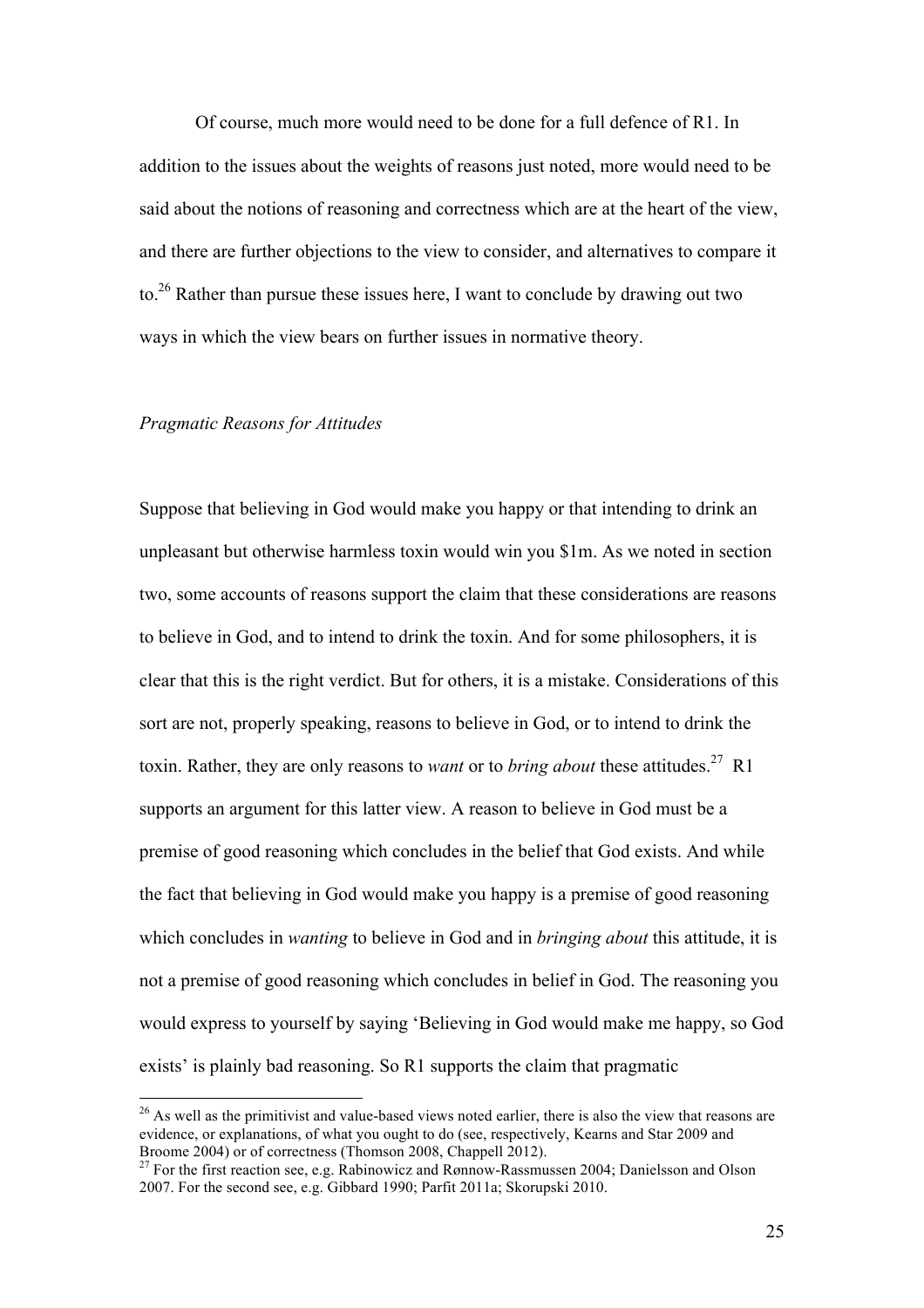considerations of this sort are not, properly speaking, reasons to believe or intend. Rather, they are reasons to want or bring it about that you believe or intend.<sup>28</sup>

#### *Ideal Agent Accounts of Reasons*

Something like the reasoning view is often taken to support the idea that normative reasons can be reduced to the responses of an idealised agent (e.g. Smith 1994: ch.5). The natural thought here is that if reasons are premises of good reasoning, we will be able to reduce reasons to the responses of an agent who is reasoning well. However, this thought rests on the assumption that agents who reason well will have some response corresponding to each of their reasons. And while versions of the reasoning view which adopt the standard solution support this assumption – for instance, on Smith's view, agents who are reasoning well have some desire corresponding to each of their reasons – R1 does not.<sup>29</sup> If reasons correspond to defeasible patterns of reasoning, rather than requirements to respond in some way, then we should not expect our idealised selves to have some response corresponding to every reason. The view defended here thus undermines a crucial assumption of one influential form of reductionism about reasons.<sup>30</sup>

<sup>&</sup>lt;sup>28</sup> The argument here draws a conclusion about reasons from a premise about good reasoning. It should be stressed that the reasoning view is not committed to the claim that the best or only way to discover what we have reason to do is by considering good reasoning (cf. Setiya 2007: 117). Nonetheless, we may *sometimes* have clearer intuitions about good reasoning than about reasons. I take this to be an

 $^{29}$  We should also note that one of the arguments in section 3.1 counts directly against this assumption. If it is not always worth wanting to have attitudes for which there is some reason, then we should not expect our ideal selves to want to have such attitudes.

<sup>&</sup>lt;sup>30</sup> I am grateful to Alex Gregory, Benjamin Kiesewetter, Conor McHugh, Debbie Roberts, Simon Robertson, Kieran Setiya, Justin Snedegar, Daniel Star, Daniel Whiting, and several anonymous referees for written comments or discussion. The paper also benefited from discussion with audiences at the Practical Reason and Metaethics Conference at the University of Nebraska, Lincoln; the British Society for Ethical Theory Conference at the University of Stirling; Boston University; the University of Leeds; Ohio State University; and the University of Southampton. Work on this paper was supported by the Arts and Humanities Research Council [grant number AH/K008188/1].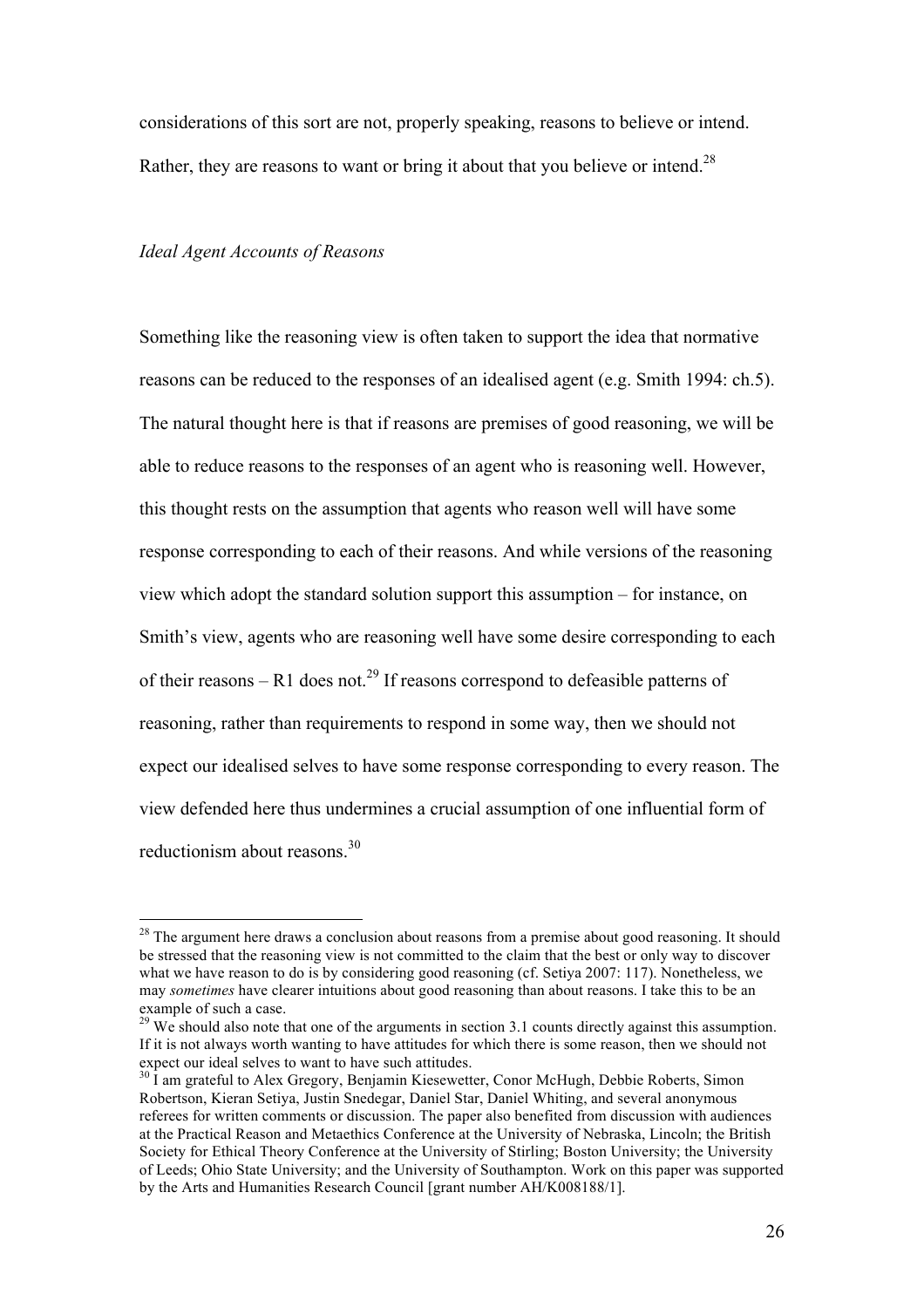# **References**

Bratman, M. 1996. Identification, Decision, and Treating as a Reason. In his *Faces of Intention*. Cambridge: Cambridge University Press, pp.185-206.

Brentano, F. 1889/2009. *The Origin of Our Knowledge of Right and Wrong*. Oxford: Routledge.

Broome, J. 2004. Reasons. In S. Scheffler, M. Smith, P. Pettit and R.J. Wallace (eds). *Reason and Value: Themes from the Moral Philosophy of Joseph Raz*. Oxford: Oxford University Press, 28-55.

Chappell, R. 2012. Fittingness: The Sole Normative Primitive. *Philosophical Quarterly*. 62 (249): 684-704.

Dancy, J. 2000. *Practical Reality*. Oxford: Oxford University Press.

2004. *Ethics Without Principles*. Oxford: Oxford University Press. Danielsson, S. and Olson, J. (2007). Brentano and the Buck-Passers. *Mind* 116, 511– 522.

Fine, K. 1994. Essence and Modality. *Philosophical Perspectives* 8: 1-16. Finlay, S. 2006. The Reasons That Matter. *Australasian Journal of Philosophy* 84 (1): 1-20.

Gibbard, A. 1990. *Wise Choices, Apt Feelings*. Oxford: Clarendon Press.

Gibbons, J. 2010. Things That Make Things Reasonable, *Philosophy and Phenomenological Research* 81/2: 335-61.

Hieronymi, P. 2005. The Wrong Kind of Reason. *Journal of Philosophy* 102 (9), 437- 57.

Horty, J. 2012. *Reasons as Defaults*. Oxford: Oxford University Press.

Johnson, R. 1999. Internal Reasons and the Conditional Fallacy. *The Philosophical Quarterly* 49 (194): 53-71.

Kavka, G. 1983. The Toxin Puzzle. *Analysis* 43 (1), 33-36.

Kearns, S and Star, D. 2008. Reasons as Evidence. In R. Shafer-Landau (ed), *Oxford Studies in Metaethics, Volume 4*. Oxford: Oxford University Press, pp. 215-42.

Korsgaard, C. 1986. Skepticism about Practical Reason. *Journal of Philosophy* 83: 5- 25.

Lehrer, K. and Paxson, T. 1969. Knowledge: Undefeated Justified True Belief. *Journal of Philosophy*, 66: 225-37.

Lord, E. and Maguire, B. Forthcoming. An Opinionated Guide To The Weight Of Reasons. In Lord, E. and Maguire, B. (eds), *Weighing Reasons*. Oxford: Oxford University Press.

McDowell, J. 1995. Might There Be External Reasons? In his *Mind, Value, and Reality*. Cambridge, Mass: Harvard University Press, pp. 95-111.

McHugh, C. and Way, J. Ms. Fittingness First.

Millgram, E. 1996. Williams' Argument Against External Reasons. *Nous* 30 (2):197- 220.

Parfit, D. 2011a. *On What Matters, Volume 1*. Oxford: Oxford University Press. 2011b. *On What Matters, Volume 2*. Oxford: Oxford University Press.

Pollock, J. 1974. *Knowledge and Justification*. Princeton: Princeton University Press. 1987. Defeasible Reasoning. *Cognitive Science* 11: 481-515.

Rabinowicz, W and Rønnow-Rasmussen, T. 2004. The Strike of the Demon: On Fitting Pro-Attitudes and Value, *Ethics* 114 (3), 391-423.

Raz, J. 1978. Introduction, in Raz, J (ed), *Practical Reasoning*. Oxford: Oxford University Press.

1999. *Engaging Reason*. Oxford: Oxford University Press.